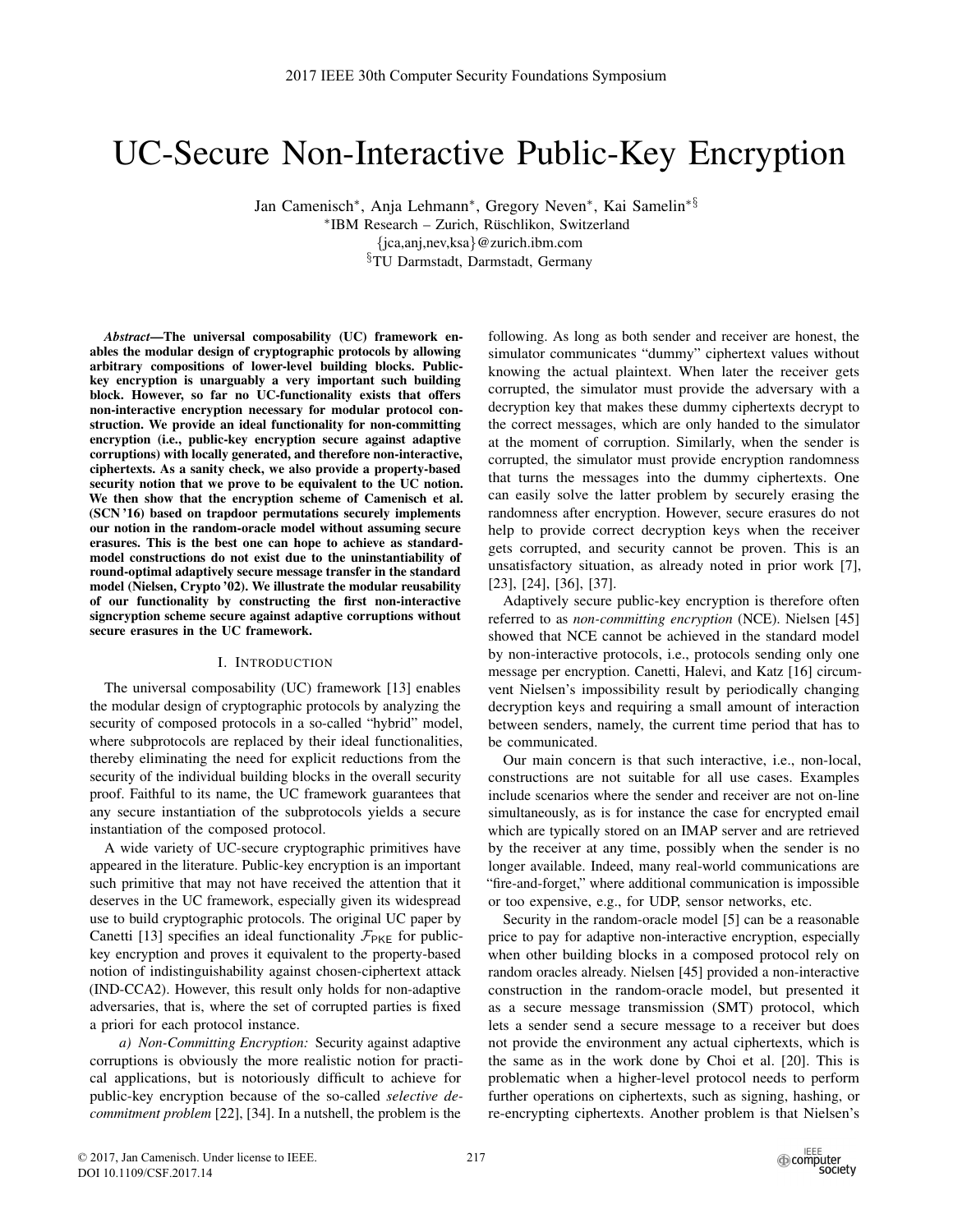construction assumes authenticated channels between the sender and receiver. When the underlying encryption scheme is used without authenticated channels, the scheme becomes malleable and thus does not satisfy the security properties that one expects.

*b) Our Contributions:* We present a new non-committing encryption functionality  $\mathcal{F}_{NCE}^{\mathcal{L}}$  that gives the encrypting party access to actual ciphertexts, much like Canetti's  $\mathcal{F}_{\text{PKE}}$  and Canetti-Halevi-Katz'  $\mathcal{F}_{\text{AFSE}}$ , but unlike Nielsen's  $\mathcal{F}_{\text{SMT}}$ . We also present a new property-based notion FULL-SIM that we prove to be equivalent to  $\mathcal{F}_{NCE}^{\mathcal{L}}$  and to be strictly stronger than most existing notions [30], [11], but incomparable to Canetti et al.'s notion [16]. Apart from acting as a sanity check for our UC functionality, our property-based notion might also be easier to prove the security of new schemes. We then consider the recently proposed encryption scheme by Camenisch et al. [11] (the CLNS scheme) based on trapdoor one-way permutations, which is a minor modification of Bellare-Rogaway's CCA-secure encryption scheme [5] as well as Nielsen's SMT scheme [45]. We prove that this scheme satisfies FULL-SIM, and hence securely realizes  $\mathcal{F}^{\mathcal{L}}_{NCE}$  against adaptive adversaries, in the random-oracle model. We do not require secure erasures, which is important in practice because realizing secure erasures is virtually impossible on modern hardware and software, as intermediate results may be copied or moved across the RAM, swap partitions, and SSD memory blocks.

Therefore, in scenarios where interactive encryption is simply not an option, we believe that our functionality  $\mathcal{F}_{NCE}^{\mathcal{L}}$  and our random-oracle construction can be conveniently used as a building block to construct higher-level protocols and being able to analyze their security. In particular, our functionality allows, for the first time, to analyze adaptively-secure UC hybrid protocols without secure erasures which require noninteractive encryption. We demonstrate this with the example of signcryption, showing that the generic encrypt-then-sign construction from the property-based world also works in UC, yielding the first adaptively UC-secure signcryption scheme without erasures.

*c) On Programmable Random Oracles:* Because any realization of our  $\mathcal{F}_{NCE}^{\mathcal{L}}$  functionality immediately gives rise to a non-interactive secure message transmission protocol, Nielsen's impossibility result extends to  $\mathcal{F}_{NCE}^{\mathcal{L}}$ , meaning that  $\mathcal{F}_{NCE}^{\mathcal{L}}$  cannot be securely instantiated in the standard model. Moreover, Canetti, Jain, and Scafuro [18] pointed out that a globally accessible and programmable random oracle (or common reference string, for that matter) cannot be instantiated with a single hash function.

Recommending a provably uninstantiable scheme for use in cryptographic protocols is, of course, somewhat controversial. Most other examples of uninstantiable random-oracle schemes [15], [27] are contrived constructions that would never be considered for real-world use. The quite natural construction of the CLNS scheme clearly does not fall in this category. Rather, we would compare the CLNS scheme to highly practical random-oracle schemes, such as RSA-OAEP encryption [6] or Schnorr signatures [48], that are widely used in practice

in spite of strong indications that they may not be securely instantiable [8], [47].

Stronger even, RSA-OAEP and Schnorr signatures are used in practice, in spite of the availability of reasonably efficient alternatives that are provably secure in the standard model. However, for non-interactive encryption, there is simply no choice: Nielsen's result shows that standard-model alternatives do not exist, even if one were willing to sacrifice on efficiency.

Security in the random-oracle model, whether programmable or not, is still meaningful in the sense that it does protect against "generic" adversaries that treat the hash function as a black box. At the very least, the random-oracle model provides some way to rigorously analyze the security of a scheme and exclude serious design flaws: a proof in the random-oracle model is obviously still highly preferable over no security proof at all. Moreover, while our main result focuses on security against adaptive corruptions in the programmable random-oracle model, it is useful to observe that the CLNS scheme remains secure against non-adaptive corruptions (i.e., IND-CCA2 secure) in the *non-*programmable random-oracle model [5], which can be instantiated with a global random oracle [18].

*d) Related Work:* The first non-committing encryption schemes [3], [14] were only able to encrypt single bits and require new public keys to be distributed for each encrypted bit. Unsurprisingly, in the light of Nielsen's impossibility result [45], most "two-sided" NCE schemes, i.e., where both sender and receiver can be corrupted, are interactive [2], [3], [10], [14], [16], [20], [21], [25], [28], [29], [31], [32], [42], [45], [51], meaning that either encryption and decryption cannot be done locally without additional communication, there is an a-priori upper bound on the number of ciphertexts created before a new key pair has to be generated, or there is no ciphertext at all.

Nielsen [45] and Camenisch et al. [11] present noninteractive schemes in the random-oracle model without this a priori bound. However, as discussed earlier, the former is presented as an SMT protocol and therefore not easily reusable as a UC building block; also, it implicitly assumes authenticated channels between parties. The latter scheme is the same as the construction in our paper, but is proven secure under a property-based (i.e., non-UC) definition and assumes secure erasures in the analysis. We provide a UC analysis of their scheme without assuming secure erasures.

Single-sided definitions of NCE have also been proposed, where only the sender *or* the receiver can be corrupted [4], [7], [23], [24], [30], [35], [36], [37], [38], but not both at the same time. On the upside of these definitions is that there are realizations in the standard, i.e., non-random-oracle model, while some still resort to idealized models [33]. More importantly, these constructions are not proven secure if both sides can be corrupted.

#### II. PRELIMINARIES

*a) Notation:* Let  $\tau \in \mathbb{N}$  be the security parameter and  $1^{\tau}$ the string of  $\tau$  ones. All algorithms implicitly receive  $1^{\tau}$  as their first input parameter. If S is a set,  $a \leftarrow S$  denotes that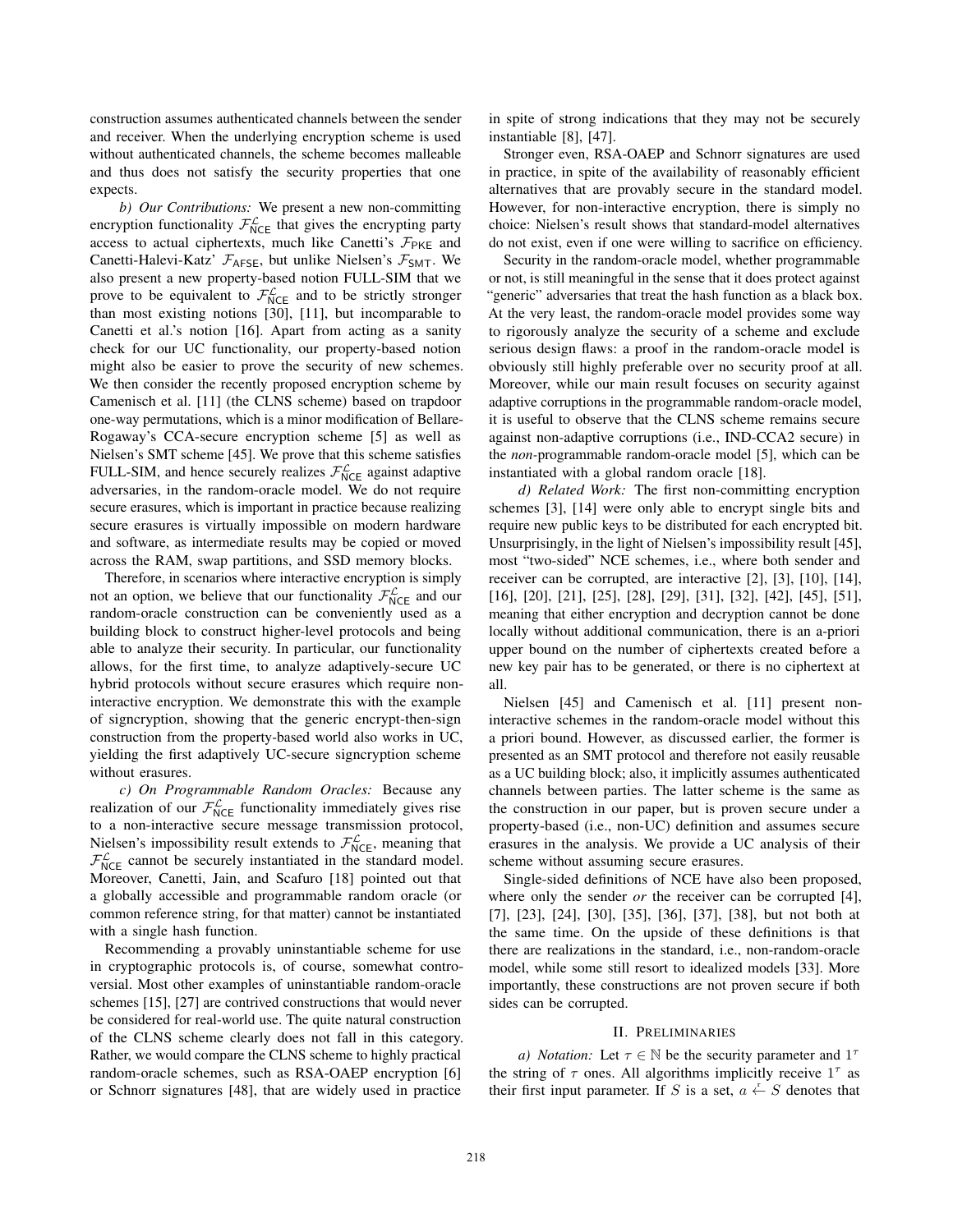$a$  is assigned a uniformly random element from  $S$ . If  $A$  is a randomized PPT algorithm, we write  $y \stackrel{r}{\leftarrow} A(x; r)$  to denote that  $y$  is assigned the output of  $A$  on input  $x$  and random coins r. If we drop  $r$ , we assume that  $A$  is run on freshly drawn coins. When we write  $(y; r) \stackrel{r}{\leftarrow} A(x)$ , we mean that r is assigned the value of the fresh coins used by A. The notation  $y \leftarrow A(x)$ is used for deterministic algorithms. A function  $\epsilon : \mathbb{N} \to \mathbb{R}$  is negligible if  $\epsilon(\tau) = \tau^{-\omega(1)}$ . We denote the bit-wise exclusive OR (XOR) as  $\oplus$ . If m is a string, then |m| denotes the length in bits of m. If S is a set,  $|S|$  denotes the cardinality of S. If an argument is a list, we require that the list has an injective encoding, which allows to uniquely decode each element again. We also assume that the size of the encoding of the list as a bit string only depends on the length of the input, not the concrete values.

*b) Trapdoor One-Way Permutations (TDP):* Let  $(f, f^{-1}, f)$  $(\Sigma) \leftarrow$  Gen $(1^{\tau})^1$  be the instance generator for a deterministic function  $f : \Sigma \to \Sigma$  defining a permutation over  $\Sigma$ , with a deterministic inversion function  $f^{-1} : \Sigma \to \Sigma$ , such that we have 1) for all  $\tau \in \mathbb{N}$ , for all  $(f, f^{-1}, \Sigma) \leftarrow$  Gen $(1^{\tau})$ , and for all  $x \in \Sigma$  we have  $x = f^{-1}(f(x))$ , and 2) for all PPT adversaries A we have  $Pr[(f, f^{-1}, \Sigma) \stackrel{\cdot}{\leftarrow} Gen(1^{\tau}), x \stackrel{\cdot}{\leftarrow} \Sigma$ :  $x = \mathcal{A}(f, f(x), \Sigma) \leq \epsilon(\tau)$  for some negligible function  $\epsilon$ . 3) We also require an algorithm Sample<sub> $\Sigma$ </sub>, which returns a uniformly sampled element from  $\Sigma$ . For simplicity, we define that  $|\Sigma| \geq 2^{2\tau}$ . An RSA-key generator RSA.KGen is a trapdoor one-way permutation under the RSA assumption with  $\Sigma = \mathbb{Z}_N^*$ ,  $f(x) = x^e \mod N$  and  $f^{-1}(y) = y^d \mod N$  [5]. We use the convention that the randomness space of  $Sample_{\Sigma}$  has the same size as Σ.

*c) Universal Composability:* We assume that the reader is familiar with the universal composability (UC) framework [13], where security of a protocol is defined as an environment's inability to distinguish whether it is interacting with the real protocol through a real-world adversary, or with an ideal functionality through a simulator. Note, an ideal functionality returns control to the environment if it receives input on an interface not explicitly defined. If a protocol "ignores" an incoming network message, the party gives control back to the environment. The same is true for ideal functionalities, i.e., ignored inputs lead to an implicit output to the environment such that it receives back control. Note, if an ideal functionality gives some output, it directly gives up control. When we write "wait for input from  $A$ ", we require that the adversary immediately answers the request, as defined by Camenisch et al. [9]. Moreover, to avoid unhelpful boilerplate notation, we define that the adversary can only query these interfaces once for each request, and only if requested to do so. Finally, we require that a secret key always contains the corresponding public key.

```
Experiment Exp^{IND-CCA2}_{ENC, \mathcal{A}}(\tau):
 (\overline{epk}, \overline{esk}) \overset{r}{\leftarrow} \mathsf{KGen}(1^{\tau})b \leftarrow \{0, 1\}((m_0, m_1), \ell, state_{\mathcal{A}}) \xleftarrow{\mathbf{r}} \mathcal{A}^{\text{RO}(\cdot), \text{DEC}(\cdot, \cdot)}(epk)where \text{DEC}(\cdot) on input (c, \ell):
          return m' \leftarrow \text{Dec}(esk, c, \ell)where RO(\cdot) on input s:
          return \mathcal{H}(s)If |m_0| \neq |m_1| \vee m_0 \notin \mathcal{M} \vee m_1 \notin \mathcal{M}:
     c \leftarrow \perpElse:
      c \stackrel{r}{\leftarrow} \mathsf{Enc}(\mathit{epk}, m_b, \ell)b^* \leftarrow A^{\text{RO}(\cdot),\text{DEC}'(\cdot,\cdot)}(state_{\mathcal{A}}, c)where DEC'(\cdot, \cdot) behaves as DEC(\cdot, \cdot),
     but returns \perp if (c, \ell) is queried.
return 1, if b^* = breturn 0
```
Fig. 1. Labeled IND-CCA2 for messages with arbitrary length.

#### III. ADDITIONAL SECURITY DEFINITIONS

## *A. Standard Definitions*

*a) IND-CCA2-Security (With Labels):* The following definition is taken from [11], which itself in based on [12], [43]. A label can be seen as a public piece of information, which is non-malleably attached to a ciphertext. Definitions with and without labels are essentially equivalent.

*Definition 1 (IND-CCA2-Security (With Labels)):* An encryption scheme  $ENC = (KGen, Enc, Dec)$  for arbitrary length messages with labels is IND-CCA2-secure, if for all PPT adversaries A,  $|\Pr[\text{Exp}_{\text{ENC},\mathcal{A}}^{IND-\text{CCA2}}(\tau) = 1] - 1/2| \leq \epsilon(\tau)$  for some negligible function  $\epsilon$ , and the experiment given in Figure 1.

This definition requires that an adversary  $A$  cannot decide what plaintext a given ciphertext contains, even if  $A$  is allowed to query for decryptions with arbitrary labels.

#### *B. One-Sided Definitions*

For the following definitions, we use the following conventions. A variable  $\bf{v}$  in bold face is a vector.  $\mathcal I$  is an index set. If we write  $v_7$  we mean that we address the elements in **v** indexed by  $\mathcal{I}$ .

*a) RECV-SIM-Security:* The following definition is plainly taken from [11].

*Definition 2 (RECV-SIM-Security):* An encryption scheme  $NCE = (KGen, Enc, Dec)$  is RECV-SIM-secure if for all PPT adversaries A there exists a stateful PPT simulator  $SIM_{NCE}$  such that  $\Pr[Exp_{NCE, \mathcal{A}}^{RECV-SIM-real}(\tau) = 1]$  –  $\Pr[\text{Exp}_{NCE, \mathcal{A}, \text{SIM}_{NCE}}^{\text{RECV-SIM}-\text{ideal}}(\tau) = 1] \leq \epsilon(\tau)$  for some negligible function  $\epsilon$  and the experiments of Figure 2.

In a nutshell, this definition requires that an adversary cannot decide whether is sees simulated ciphertexts or real ones, even if it learns the secret decryption key at some point. In this definition, the adversary does never receive any randomness used.

<sup>&</sup>lt;sup>1</sup>The instance generator only returns a description of  $\Sigma$ .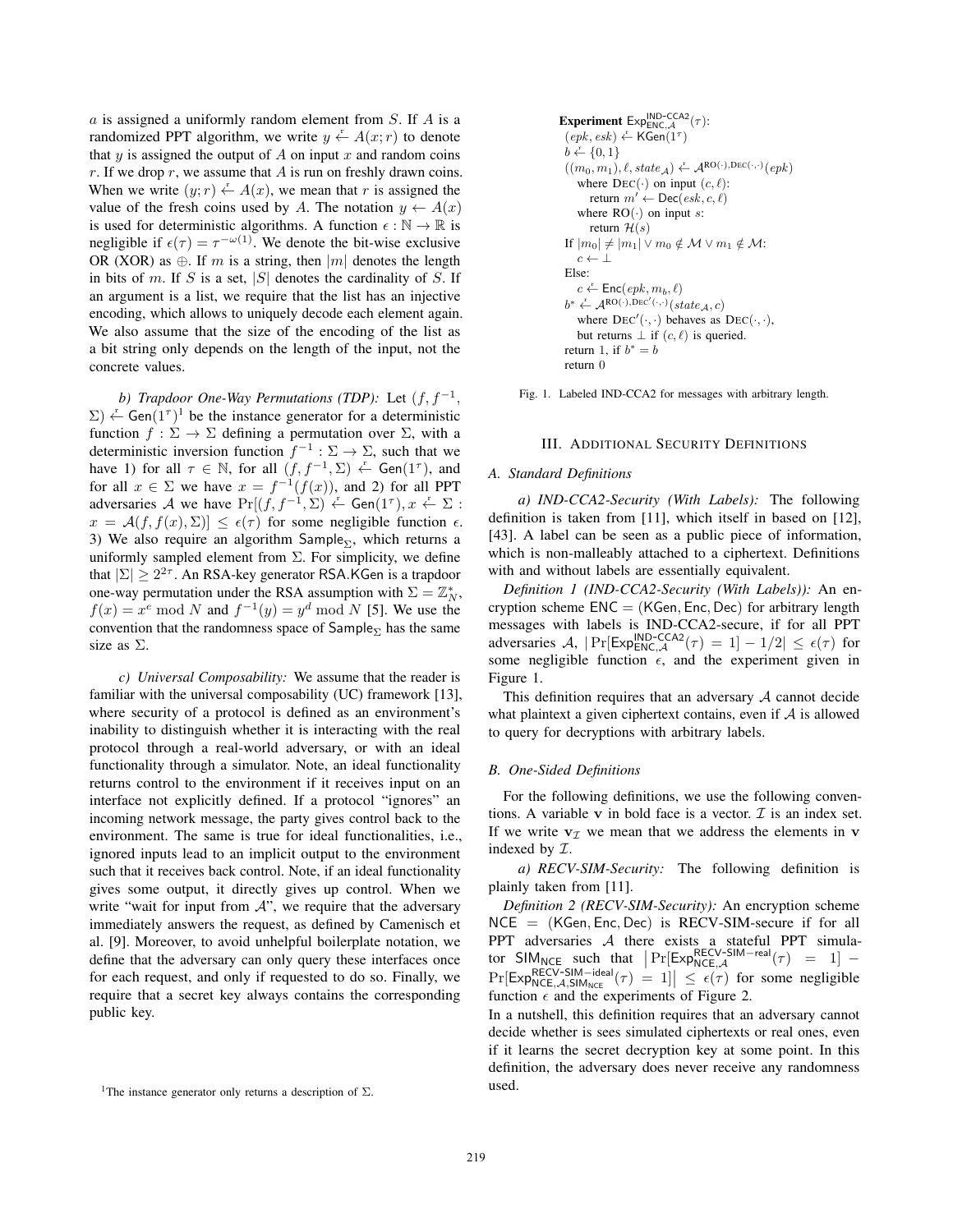```
Experiment Exp_{NCE, \mathcal{A}, SIM_{NCE}}^{RECV-SIM-ideal}(\tau):
 epk \leftarrow \text{SIM}_\text{NCE}(\text{publickey}, 1^{\tau})O \leftarrow \emptysetstate_{\mathcal{A}} \xleftarrow{r} \mathcal{A}^{\text{RO}(\cdot), \text{ENC}(\cdot, \cdot), \text{DEC}(\cdot, \cdot)}(epk)where \text{ENC}(\cdot, \cdot) on input (m, \ell):
            c \leftarrow \mathsf{SIM}_{\mathsf{NCE}}(\mathsf{encrypt}, |m|, \ell)\mathcal{Q} \leftarrow \mathcal{Q} \cup \{(c, m, \ell)\}\return c
      where DEC(\cdot, \cdot) on input (c, \ell):
           if (c, m, \ell) \in \mathcal{Q}, return m
           else, return m \leftarrow \text{SIM}_{\text{NCE}}(\text{decrypt}, C, \ell)where RO(\cdot) on input s:
            return h_k \stackrel{r}{\leftarrow} \mathsf{SIM_{NCE}}(\mathsf{roquery}, s)\mathit{esk} \xleftarrow{r} \mathsf{SIM}_{\mathsf{NCE}}(\mathsf{keyleak}, \mathcal{Q})return \mathcal{A}^{\text{RO}(\cdot)}(\textit{esk}, \textit{state}_{\mathcal{A}})
```

```
Experiment ExpNCE, \mathcal{A} (\tau):
 (epk, esk) \overset{r}{\leftarrow} KGen(1^{\tau})state_{\mathcal{A}} \xleftarrow{r} \mathcal{A}^{\text{RO}(\cdot),\text{Enc}(\cdot,\cdot),\text{Dec}(\cdot,\cdot)}(epk)where \text{ENC}(\cdot, \cdot) on input (m, \ell):
        return Enc(\text{epk}, m, \ell)where \text{DEC}(\cdot, \cdot) on input (c, \ell):
        return Dec(esk, c, \ell)where RO(\cdot) on input s:
        return \mathcal{H}(s)return \mathcal{A}^{\text{RO}(\cdot)}(e s k, state_{\mathcal{A}})
```
Fig. 2. Experiments RECV-SIM-ideal and RECV-SIM-real for the RECV-SIM definition.

```
Experiment Exp_{NCE, S, n}^{SSIM-SO-ideal}(\tau):
 Dist \stackrel{r}{\leftarrow} S(1^{\tau})\mathbf{m} = (m_1, m_2, \dots, m_n) \stackrel{r}{\leftarrow} \mathsf{Dist}_{1,2,\dots,n}\mathcal{I} \leftarrow S()output \stackrel{r}{\leftarrow} S(\mathbf{m}_\mathcal{I})return (m, Dist, \mathcal{I}, output)
```

```
Experiment Exp_{NCE, A, n}^{SSIM-SO-real}(\tau):
 (epk, esk) \overset{r}{\leftarrow} KGen(1^{\tau})(Dist, state_1) \overset{r}{\leftarrow} \mathcal{A}(epk)\mathbf{m} = (m_1, m_2, \ldots, m_n) \stackrel{\cdot}{\leftarrow} \mathsf{Dist}_{1,2,\ldots,n}(\mathbf{c}; \mathbf{r}) = ((c_1; r_1), (c_2; r_2), \ldots, (c_n; r_n)) \stackrel{\cdot}{\leftarrow} \mathsf{Enc}(epk, m_i)_{1,2,\ldots,n}(\mathcal{I}, \mathsf{state}_2) \overset{\cdot}{\leftarrow} \mathcal{A}(\mathbf{c}, \mathsf{state}_1)\text{output} \leftarrow \mathcal{A}(\mathbf{r}_{\mathcal{I}}, \mathbf{m}_{\mathcal{I}}, \text{state}_2)return (m, Dist, \mathcal{I}, output)
```
Fig. 3. Experiments SSIM-SO-ideal and SSIM-SO-real for the SSIM-SO definition.

*b) SSIM-SO-Security:* The following definition is plainly taken from [30].

*Definition 3 (SSIM-SO-Security):* An encryption scheme  $NCE = (KGen, Enc, Dec)$  is SSIM-SO-secure if for all PPT adversaries  $A$  there exists a stateful PPT simulator  $S$  such that for every binary-output distinguisher  $D$  and any  $n$ polynomial in  $\tau$  we have  $\Pr[D(\text{Exp}_{NCE,A,n}^{\text{SSIM-SO-real}}(\tau)) = 1]$  – Polynomial  $\Pi^{\gamma}$  we have  $|\Pi|D(\text{EXP}_{NCE,A,n}(\tau)) - 1|$  -<br>  $\Pr[D(\text{Exp}_{NCE,S,n}^{SSIM-SO-ideal}(\tau)) = 1] \leq \epsilon(\tau)$  for some negligible function  $\epsilon$  and the experiments of Figure 3.

In a nutshell, this definition requires that an adversary cannot decide whether is sees simulated ciphertexts or real ones, even if it learns the randomness used to generate the ciphertexts at some point.

*c) RSIM-SO-Security:* The following definition is taken from [30], but adjusted for our notation. Note, here the secret key also contains the randomness used to create it.

*Definition 4 (RSIM-SO-Security):* An encryption scheme  $NCE = (KGen, Enc, Dec)$  is RSIM-SO-secure if for all PPT adversaries A there exists a stateful PPT simulator S such that for every binary-output distinguisher  $D$  and any *n* polynomial in  $\tau$  we have  $\Pr[D(\text{Exp}_{NCE, A, n}^{RSIM-SO-real}(\tau))]$ *n* polynomial in 7 we have  $|I|L(Lxp_{NCE,A,n}$  (*τ*)) –<br>1] – Pr[D(Exp<sub>NCE,S,n</sub> (*τ*)) = 1]  $\leq \epsilon(\tau)$  for some

Experiment  $Exp_{NCE, S, n}^{RSIM-SO-ideal}(\tau)$ : Dist  $\stackrel{r}{\leftarrow} S(1^{\tau})$  $\mathbf{m} = (m_1, m_2, \dots, m_n) \stackrel{\cdot}{\leftarrow} \mathsf{Dist}_{1,2,\dots,n}$  $\mathcal{I} \leftarrow S()$ output  $\stackrel{r}{\leftarrow} S(\mathbf{m}_{\mathcal{I}})$ return  $(m, Dist, \mathcal{I}, output)$ 

Experiment  $Exp_{NCE, A, n}^{RSIM-SO-real}(\tau)$ :  $(\mathbf{pk}, \mathbf{sk}, \mathbf{r}) = ((epk_1, esk_1; r_1) \dots, (epk_n, esk_n; r_n)) \leftarrow$  $KGen(1<sup>\tau</sup>)<sub>1,2,...,n</sub>$ </sub>  $(Dist, state_1) \overset{r}{\leftarrow} \mathcal{A}(\mathbf{pk})$  $\mathbf{m} = (m_1, m_2, \ldots, m_n) \stackrel{\cdot}{\leftarrow} \mathsf{Dist}_{1,2,\ldots,n}$  ${\bf c} = (c_1, c_2, \ldots, c_n) \stackrel{r}{\leftarrow} {\sf Enc}(epk_i, m_i)_{1,2,\ldots,n}$  $(\mathcal{I}, \mathsf{state}_2) \overset{\text{\tiny{r}}}{\leftarrow} \mathcal{A}(\mathbf{c}, \mathsf{state}_1)$  $\text{output} \leftarrow \mathcal{A}(\mathbf{r}_{\mathcal{I}}, \mathbf{m}_{\mathcal{I}}, \text{state}_2)$ return  $(m, Dist, \mathcal{I}, output)$ 

Fig. 4. Experiments RSIM-SO-ideal and RSIM-SO-real for the RSIM-SO definition.

negligible function  $\epsilon$  and the experiments of Figure 4.

In a nutshell, this definition requires that an adversary cannot decide whether it sees simulated ciphertexts or real ones, even if it learns the secret decryption key (with randomness) at some point. The adversary does never receive any randomness used for encryptions.

*d) IND-NCER-Security:* The following definition is taken from [16], [30], but we have added state to the adversary.

Let ENC<sup>∗</sup> = (KGen, Enc, Enc<sup>∗</sup>, Dec, Open). Algorithm KGen, Enc, and Dec are a standard encryption scheme (without labels). The fake encryption scheme Enc<sup>∗</sup> outputs a ciphertext  $c^*$  and a trapdoor t. Given the secret key esk, the public key  $epk$ , the fake-ciphertext  $c^*$ , the trapdoor t, and a plaintext m, algorithm Open outputs  $\operatorname{esk}^*$ . Refer to [30] for a formal definition, including correctness.

*Definition 5 (IND-NCER-Security):* An encryption scheme  $ENC^* = (KGen, Enc, Enc^*, Dec, Open)$  is IND-NCER-secure, if for all PPT adversaries A, we have  $|Pr[Exp_{ENC,A}^{IND-NCER}(\tau)]$ 1] - 1/2|  $\leq \epsilon(\tau)$  for some negligible function  $\epsilon$  and the experiment given in Figure 5.

This definition requires that an adversary  $A$  cannot decide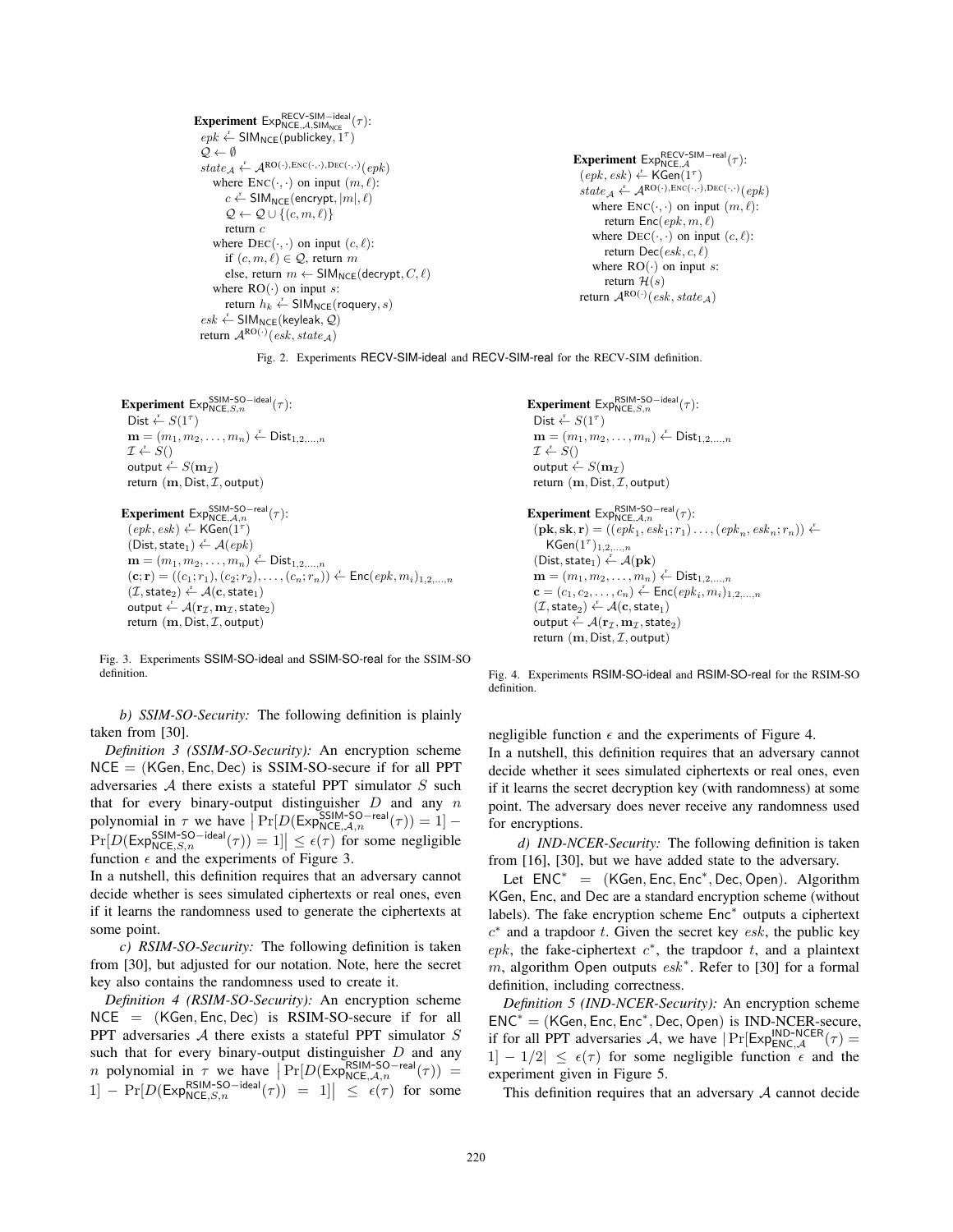Experiment  $\mathsf{Exp}_{\mathsf{ENC}\_\mathcal{A}}^{\mathsf{IND}\text{-}\mathsf{NCER}}(\tau)$ :  $(\overline{\mathit{epk}}, \mathit{esk}_0; r_{\mathsf{key}_0}) \overset{\text{r}}{\leftarrow} \mathsf{KGen}(1^\tau)$  $b \stackrel{r}{\leftarrow} \{0,1\}$  $(m,\textsf{state}) \overset{r}{\leftarrow} \mathcal{A}(\textit{epk})$  $c_0 \stackrel{r}{\leftarrow} \mathsf{Enc}(\mathit{epk}, m)$  $(c_1, t) \stackrel{r}{\leftarrow} \mathsf{Enc}^*(epk, 1^{|m|})$  $(\mathit{esk}_1, r_{\mathsf{key}_1}) \xleftarrow{\mathbf{r}} \mathsf{Open}(\mathit{esk}_0, \mathit{epk}, c_1, t, m)$  $b^* \leftarrow \mathcal{A}(\textsf{state},(\textit{esk}_b, r_{\textsf{key}_b}), c_b)$ return 1, if  $b^* = b$ return 0

#### Fig. 5. IND-NCER-Security

whether is sees simulated secret key randomness (and ciphertext), or the real one, even when it receives an encryption of a message of its own choice.

#### IV. PROPERTY-BASED NON-COMMITTING ENCRYPTION

Most existing property-based security notions aim at standard-model instantiations and therefore have to circumvent Nielsen's impossibility result [45]. They either do so by encrypting only a single message under each public key (e.g., Canetti, Halevi, and Katz' IND-NCER notion [16]) or by considering only sender corruptions but no receiver corruptions (e.g., the SSIM-SO notion [30]), or only receiver corruptions but no sender corruptions (e.g., the RSIM-SO notion [30]) Camenisch et al.'s RECV-SIM notion [11] allows unlimited ciphertexts and receiver corruptions, but, because it focuses on a setting with secure erasures, does not give the adversary access to the randomness used in encryption or key generation.

We first introduce a new property-based security notion FULL-SIM for non-committing encryption. Unlike existing property-based notions [11], [30], the FULL-SIM adversary simultaneously has access to the randomness used in previous ciphertexts as well as to the randomness used to generate the key pair (and hence, the secret decryption key esk). We then provide a FULL-SIM secure NCE scheme based on trapdoor one-way permutations in the random-oracle model. We also study the relationship of FULL-SIM to existing notions, finding FULL-SIM to be either strictly stronger or incomparable.

#### *A. Property-Based Definition of Non-Committing Encryption*

*A labeled non-committing encryption scheme* NCE = (KGen, Enc, Dec) consists of three algorithms. The first algorithm is the key generation algorithm  $(epk, esk) \leftarrow \mathsf{KGen}(1^{\tau}),$ which outputs a public and the corresponding secret key. The public key implicitly specifies a message space  $M$ . The encryption algorithm  $c \stackrel{r}{\leftarrow} \textsf{Enc}(epk, m, \ell)$  computes a ciphertext c on input of a public key epk, a message  $m \in \mathcal{M}$ , and a label  $\ell \in \{0,1\}^*$ . The deterministic decryption algorithm  $m' \leftarrow \text{Dec}(esk, c, \ell)$  takes as input a secret key esk, a ciphertext c and a label  $\ell$  and outputs either a message  $m'$ , or  $\perp$  if decryption failed. Clearly, for definitions and schemes without labels, one can simply fix all labels to the empty string below.

The scheme must be correct, meaning that for all  $\tau \in \mathbb{N}$ , all  $(epk, esk) \stackrel{r}{\leftarrow}$  KGen(1<sup> $\tau$ </sup>), all messages  $m \in \mathcal{M}$ , and all labels  $\ell \in \{0,1\}^*$ , we have  $m = \text{Dec}(esk, \text{Enc}(epk, m, \ell), \ell)$  with probability one.

We now define our notion of FULL-SIM-security for labeled non-committing encryption schemes NCE. While not made explicit in the notation, we allow  $SIM_{NCE}$  to keep state between invocations. Let  $\mathcal{H} : \{0,1\}^* \to \{0,1\}^{\tau}$  be a random oracle [5].

*Definition 6 (FULL-SIM-Security):* An encryption scheme NCE = (KGen, Enc, Dec) is FULL-SIM-secure if for all PPT adversaries A with binary output there exists a stateful PPT  $\lim_{\text{simulation}}$  Simulator SIM<sub>NCE</sub> such that:  $\Pr[\text{Exp}_{\text{NCE},\mathcal{A}}^{\text{FULL-SIM-real}}(\tau) = 1]$  – SIMULAOI SINNINCE SUCH LIAL | I I [LXPNCE, A (7) - 1] -<br>  $\Pr[\text{Exp}_{NCE, \mathcal{A}, \text{SIM}_{NCE}, \mathcal{L}}(\tau) = 1] \leq \epsilon(\tau)$  for some negligible function  $\epsilon$ , and the experiments depicted in Figure 6.

Our definition says that an encryption scheme NCE is FULL-SIM-secure, if no PPT adversary  $A$  can distinguish between simulated ciphertexts and real ones. The adversary A receives full adaptive access to oracles for new encryptions, decryptions, the randomness used for encryptions, as well as the randomness used for generating the secret key. The simulated ciphertexts do not contain any information about the plaintext other than what is explicitly given to the simulator by the leakage function  $\mathcal{L}$ . In our case, we define that the leakage function  $\mathcal{L} : \{0,1\}^* \to \mathbb{N}_0$  returns the (bit-)length of the message  $m$  in question, which is a reasonable leakage definition for our use case. Only when the adversary asks for the randomness used to generate a ciphertext or the secret key, does the simulator obtain the corresponding messages, upon which it must provide a consistent view to  $A$ .

#### *B. Instantiation*

We now give a concrete instantiation for an encryption scheme NCE that is FULL-SIM-secure. Our construction is identical to the RECV-SIM-secure encryption scheme by Camenisch et al. [11], which, in turn, borrows ideas from Bellare and Rogaway [5] and Nielsen [45]. We recall it here and prove it secure under our stronger FULL-SIM notion.

Let  $\mathcal{H} : \{0,1\}^* \to \{0,1\}^{\tau}$  be a hash function, modeled as a random oracle. Further, we require an encoding scheme  $EC =$  $(Ec_{\tau}, Dc_{\tau})$  which allows to map arbitrary length messages to a list of blocks with fixed length. More precisely, let  $\mathsf{Ec}_\tau$ :  ${0, 1}^* \rightarrow ({0, 1}^*)^+$  be a deterministic injective encoding function and  $Dc_\tau : (\{0,1\}^\tau)^+ \to \{0,1\}^*$  be the corresponding deterministic decoding function that returns  $\perp$  if no valid preimage exists. We require that both functions are computable in polynomial time and that the output length of  $\mathsf{Ec}_{\tau}$  only depends on the length of its input, while  $Dc<sub>\tau</sub>$  and  $Ec<sub>\tau</sub>$  need to be perfectly correct, i.e., for all  $\tau \in \mathbb{N}$ , and all messages  $m \in \{0,1\}^*$  we have  $m = Dc_\tau(Ec_\tau(m))$  with probability one.

*a) Algorithms:* Let us describe the construction first, which is compact enough to be implemented in real protocols, which avoids the major obstacle for real-life deployment. Hence, the complexity is hidden inside the simulator  $SIM_{NCE}$ , which we give after describing our construction.

KGen $(1^{\tau})$  : Generate a random trapdoor one-way permutation, i.e.,  $(f, f^{-1}, \Sigma) \leftarrow \text{TDP.Gen}(1^{\tau})$ . Set  $\mathcal{M} = \{0, 1\}^*$ . Output the public key  $epk = (f, \Sigma)$ , and  $esk = f^{-1}$ as the secret key.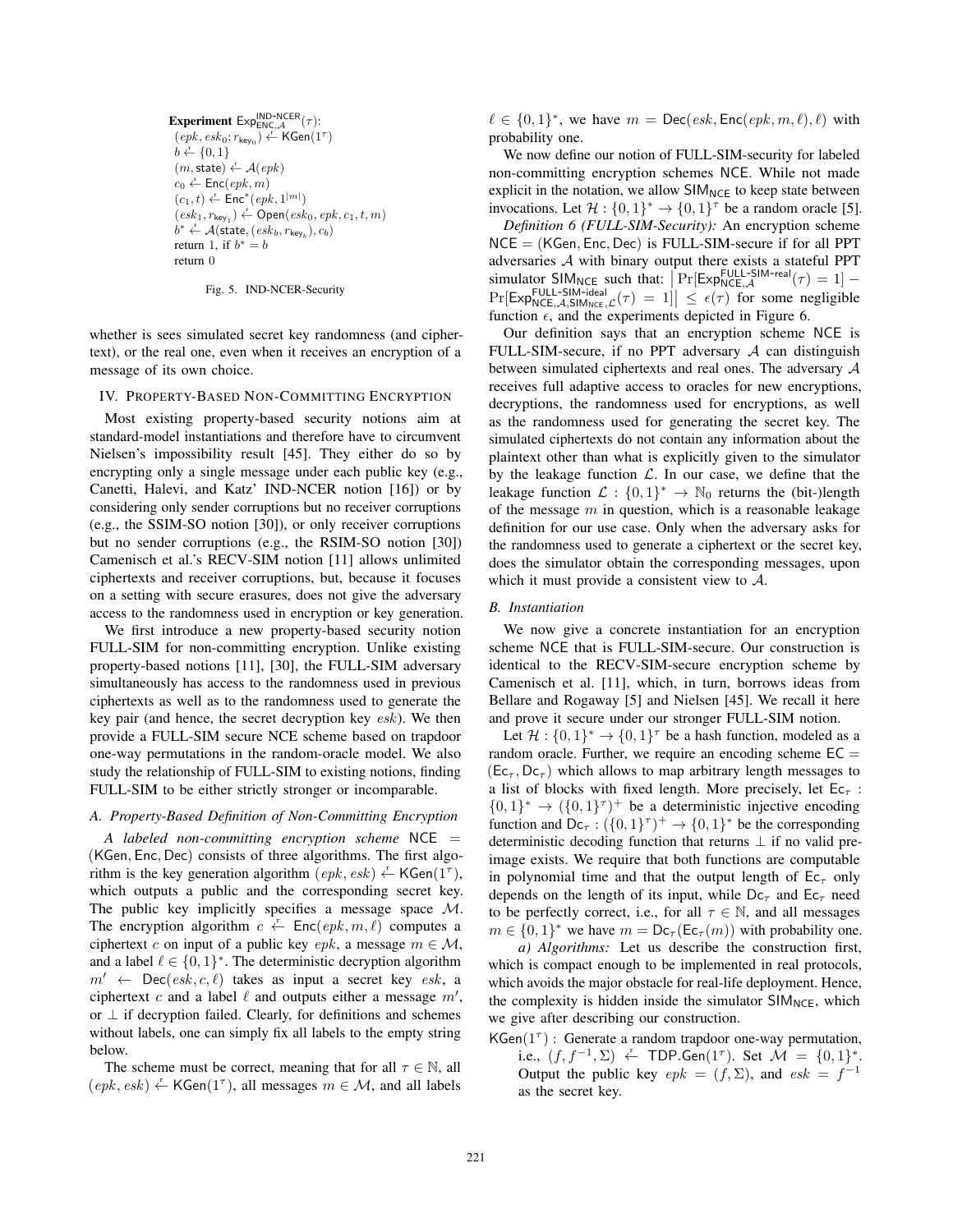```
Experiment Exp_{NCE, A, SIM-ideal}_{NCE, A, SIM_{NCE}, \mathcal{L}}(\tau):
 epk \leftarrow \text{SIM}_\text{NCE}(\text{publickey}, 1^{\tau})O \leftarrow \emptysetreturn \mathcal{A}^{RO(\cdot),\text{ENC}(\cdot,\cdot),\text{DEC}(\cdot,\cdot),\text{RAND}(\cdot,\cdot),\text{GETSK}(\) }where \text{Enc}(\cdot, \cdot) on input (m, \ell):
         if GETSK() has been called:
              let c \stackrel{r}{\leftarrow} \mathsf{SIM}_{\mathsf{NCE}}(\mathsf{encryption}, m, \ell)else:
              let c \stackrel{r}{\leftarrow} \mathsf{SIM}_{\mathsf{NCE}}(encryptl, \mathcal{L}(m), \ell)\mathcal{Q} \leftarrow \mathcal{Q} \cup \{(c, m, \ell)\}\return c
     where DEC(\cdot, \cdot) on input (c, \ell):
         if (c, m, \ell) \in \mathcal{Q}, return m
         else, return SIM<sub>NCE</sub>(decrypt, c, \ell)
     where RO(\cdot) on input s:
         return SIM_{NCE}(roquery, s)where GETSK():
        return \mathsf{SIM_{NCE}}(\mathsf{keyleak}, \mathcal{Q})where \text{RAND}(\cdot, \cdot) on input (c, \ell):
         if (c, m, \ell) \notin \mathcal{Q} for some m, return ⊥
         else, return SIM_{NCE}(randomness, (c, m, \ell))Experiment Exp_{NCE, \mathcal{A}}^{FULL-SIM-real}(\tau):
                                                                                                                                       O \leftarrow \emptysetreturn c
                                                                                                                                              return \mathcal{H}(s)return r_{\text{kev}}return ⊥
                                                                                                                                              else, return r
```
 $(\overline{epk}, \overline{esk}; r_{\text{key}}) \overset{r}{\leftarrow} \textsf{KGen}(1^{\tau})$ return  $\mathcal{A}^{\text{RO}(\cdot),\text{ENC}(\cdot,\cdot),\text{DEC}(\cdot,\cdot),\text{RAND}(\cdot,\cdot),\text{GETSK}(\text{)}$ where  $\text{Enc}(\cdot, \cdot)$  on input  $(m, \ell)$ : let  $(c; r) \stackrel{r}{\leftarrow} \mathsf{Enc}(epk, m, \ell)$  $\mathcal{Q} \leftarrow \mathcal{Q} \cup \{(c, m, \ell, r)\}$ where  $DEC(\cdot, \cdot)$  on input  $(c, \ell)$ : return  $Dec(esk, c, \ell)$ where  $RO(\cdot)$  on input s: where GETSK(): where  $\text{RAND}(\cdot, \cdot)$  on input  $(c, \ell)$ : if  $(c, m, \ell, r) \notin \mathcal{Q}$ , for some r and m,

Fig. 6. Experiments FULL-SIM-ideal and FULL-SIM-real.

- $Enc(epk, m, \ell)$ : Let  $(m_1, m_2, \ldots, m_k) \leftarrow EC.Ec_{\tau}(m)$ . Draw  $x \stackrel{r}{\leftarrow} \textsf{TDP.Sample}_{\Sigma}(1^{\tau}),$  and compute  $c_{(1)} \leftarrow \textsf{TDP}.f(x),$  $c_{(i,2)} \leftarrow \mathcal{H}(i,x) \oplus m_i$  for all  $0 \leq i \leq k$ , and  $c_{(3)}$   $\leftarrow$   $\mathcal{H}(x, k, m, \ell)$ . Output the ciphertext  $c =$  $(c_{(1)},(c_{(1,2)},c_{(2,2)},\ldots,c_{(k,2)}),c_{(3)}).$
- Dec( $\overline{esk}, c, \ell$ ) : Parse c as  $(c_{(1)}, (c_{(1,2)}, c_{(2,2)}, \ldots, c_{(k',2)}), c_{(3)})$ for some  $k' \geq 1$  with each  $|c_{(i,2)}| = \tau$ . Compute  $x' \leftarrow \textsf{TOP}.f^{-1}(c_{(1)})$  and  $m'_i \leftarrow \mathcal{H}(i,x') \oplus c_{(i,2)}$  for all  $0 < i \leq k'$ . Set  $m' \leftarrow \text{EC.Dc}_{\tau}(m'_1, m'_2, \ldots, m'_{k'})$ . If  $m' = \perp$  or  $c_{(3)} \neq H(x', k', m', \ell)$ , output  $\perp$ , else output  $m'$ . This algorithm is deterministic.

The above construction clearly fulfills perfect correctness, if EC is perfectly correct.

#### *C. Security of the Construction*

We now prove that the above construction is FULL-SIM secure.

*Theorem 1:* The construction  $NCE = (KGen, Enc, Dec)$ above is FULL-SIM-secure, if TDP.Gen is a secure trapdoor permutation generator and if  $H$  is modeled as a fully programmable and observable random oracle.

We first give a rough sketch to make the proof more understandable, and give the full proof afterwards.

Proof Sketch. Simplified, the proof works as follows. Decryption queries are answered by searching through the randomoracle table for entries  $\mathcal{H}(i, x)$  and  $\mathcal{H}(x, k, m, \ell)$  such that  $c_{(1)}$  = TDP.  $f(x)$ , or returns  $\perp$  if no such entries are found. When our simulator  $SIM_{NCE}$  is asked to encrypt a message of a certain length, it returns a ciphertext with  $c_{(1)} = \text{TOP}.f(x)$ for a random x, but replacing  $c_{(1,2)}, \ldots, c_{(k,2)}$  and  $c_{(3)}$  with random strings. When the message  $m$  to which the ciphertext should decrypt becomes known, the simulator programs the random oracle H such that  $\mathcal{H}(i,x) \oplus c_{(i,2)} = m_i$  and

 $c_{(3)} \leftarrow \mathcal{H}(x, k, m, \ell)$ . This programming could fail if one of  $\mathcal{H}(i, x)$  or  $\mathcal{H}(x, k, m, \ell)$  was queried already. We show that this event BAD only happens with negligible probability.

Namely, there are three possibilities. The first is that  $SIM_{NCF}$ already programmed one of these entries for a different ciphertext, meaning, the simulator itself accidentally drew the same  $x$  twice for different ciphertexts (denoted BADX). Due to the birthday bound, this only happens with negligible probability. The second case is that the programming of  $\mathcal{H}(x, k, m, \ell)$  makes a ciphertext valid that the simulator previously had to decrypt and that it discarded as invalid. This essentially means that the adversary has to guess a random oracle output, which clearly happens only with negligible probability, denoted BADH. In the third case, the adversary made a random-oracle query involving  $x$ . Such an adversary can be turned into an inverter for the TDP.

**Proof.** We provide a simulator  $SIM_{NCE}$  such that the view created by the simulator is indistinguishable from the view provided by the real experiment. The general idea is that the simulator honestly generates the key pair and honestly samples the first part  $c_{(1)}$  of all ciphertexts c, but draws  $c_{(2,i)}$  and  $c_{(3)}$ randomly. Once the plaintext corresponding to a simulated ciphertext becomes known, i.e., when the adversary makes a RAND or GETSK query, the simulator programs the random oracle  $H$  such that the ciphertext actually decrypts to the correct message. As all the randomness used by the simulator is drawn honestly, this can be simulated as well, so we do not require secure erasures. The only thing that can make the simulation fail, is that the programming of the random oracle fails because entries have already been assigned. We show that such an event gives rise to an algorithm breaking the one-wayness of the TDP.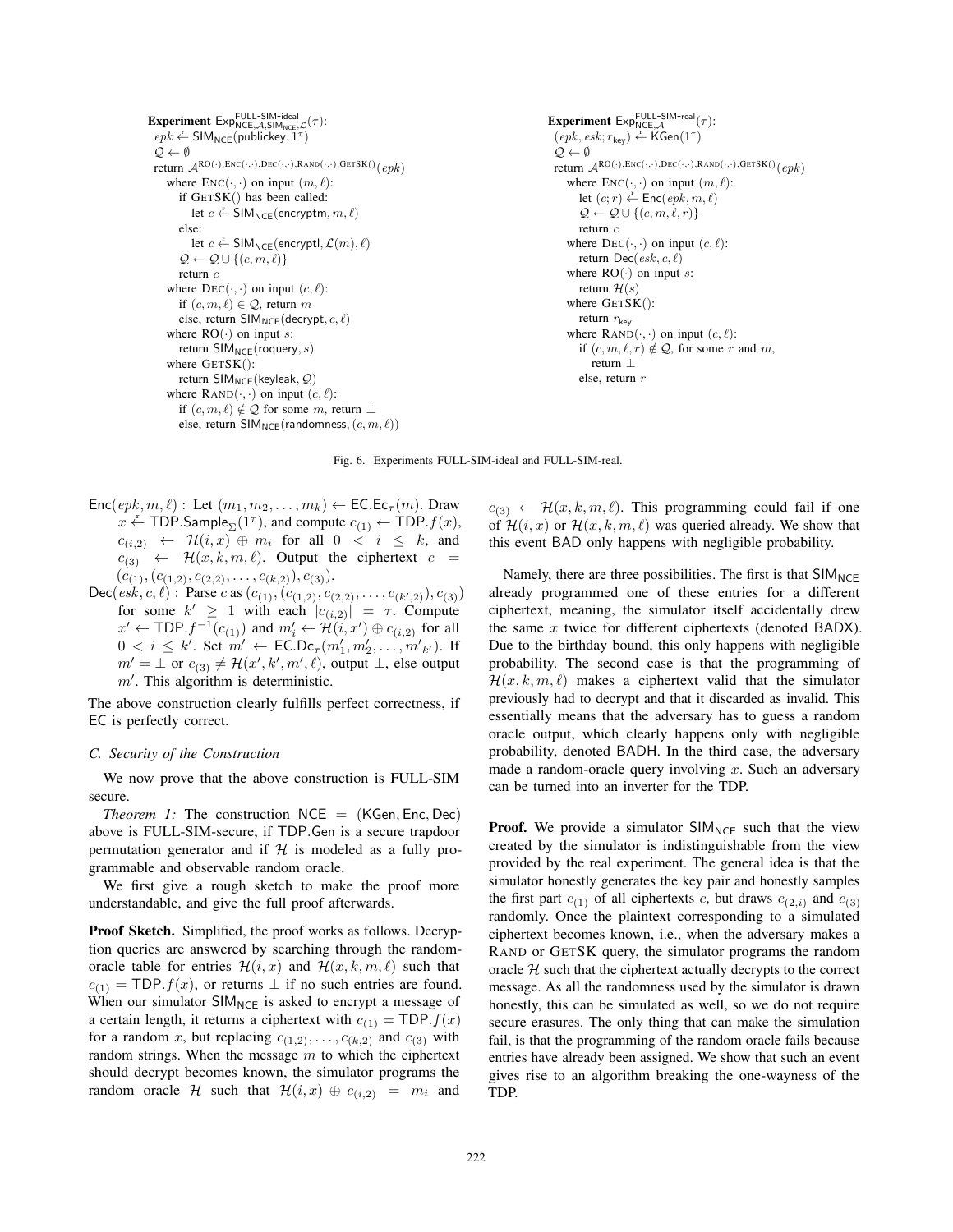*a) Description of the Simulator:* The simulator SIM<sub>NCE</sub> keeps two initially empty lists  $L_{\mathcal{H}}$ , and  $L_{\mathcal{R}}$ . The first list  $L_H$  contains pairs  $(s, h)$ , where h is the value returned by the random oracle on the query  $\mathcal{H}(s)$ . The second list  $L_{\mathcal{R}}$ stores entries  $(c, m, \ell, r, x)$  to keep track of the relationship between (simulated and non-simulated) ciphertexts  $c$ , messages m, labels  $\ell$ , sampling randomness r and sampled values x.

- Key Generation. On input of (publickey,  $1^{\tau}$ ), SIM<sub>NCE</sub> honestly generates the key pair, i.e.,  $((f, f^{-1}, \Sigma); r_{key}) \leftarrow$ TDP.Gen(1<sup> $\tau$ </sup>). It stores  $esk = f^{-1}$ , and  $r_{key}$ . SIM<sub>NCE</sub> returns  $(f, \Sigma)$  as epk.
- **Ramdom-Oracle Queries.** For each query (roquery,  $s$ ), SIM<sub>NCE</sub> checks whether there is an entry  $(s, h) \in L_{\mathcal{H}}$ for some h. If so,  $SIM_{NCE}$  returns h. Else,  $SIM_{NCE}$  draws  $h \leftarrow \{0, 1\}^{\tau}$ , adds  $(s, h)$  to  $L_{\mathcal{H}}$ , and returns h.
- Encryption. Depending on the type of input, we need to branch:
	- On input (encryptm,  $m, \ell$ ), SIM<sub>NCE</sub> encrypts honestly, i.e., it runs  $(c; r) \leftarrow NCE. Enc(epk, m, \ell)$ , using  $SIM_{NCE}(roquery, s)$  for random-oracle calls  $H(s)$ , adds  $(c, m, \ell, r, \perp_x)$  to  $L_{\mathcal{R}}$ , and returns c.
	- On input (encryptl,  $\mathcal{L}(m) = |m|, \ell$ ), SIM<sub>NCE</sub> draws  $(x;r) \quad \stackrel{r}{\leftarrow} \quad \textsf{TDP.Sample}_{\Sigma}(1^{\tau})$ . Let  $k \quad \leftarrow$  $|EC.Ec_{\tau}(1^{|m|})|/\tau$ . It sets  $c_{(1)} \leftarrow \text{TOP}.f(x)$  and chooses  $c_{(2,i)} \leftarrow \{0,1\}^{\tau}$  for  $1 \leq i \leq k$  and  $c_{(3)} \stackrel{r}{\leftarrow} \{0,1\}^{\tau}$ . It adds  $(c, \perp_m, \ell, r, x)$  to  $L_{\mathcal{R}}$  and returns c.
- **Decryption.** On input of  $(\text{decrypt}, c, \ell)$ , SIM<sub>NCE</sub> computes  $x' \leftarrow \text{TDP}.f^{-1}(c_{(1)})$ , lets  $m'_i \leftarrow c_{(2,i)} \oplus$  $\text{SIM}_{\text{NCE}}(\text{roquery}, (i, x'))$  for  $i = 1, ..., k$ , and computes  $m' \leftarrow \mathsf{EC}.\mathsf{Dc}_{\tau}(m'_1, m'_2, \dots, m'_k).$  If  $m' = \perp$  or  $c_{(3)} \neq$  $SIM_{NCE}(roquery, (x', k, m', \ell)),$  it returns  $\perp$ , otherwise it returns  $m'$ . Note that  $SIM_{NCE}$  never receives a request where it has to decrypt a simulated ciphertext.
- Encryption Randomness. On input of  $(randomness, (c, m, \ell)),$  look up a tuple  $(c, m', \ell, r, x) \in L_{\mathcal{R}}$  where  $m' \in \{m, \perp_m\}$ . Note that, from the description of experiment FULL-SIM-ideal, such a tuple always exists. If  $m' = m$ , then SIM<sub>NCE</sub> simply returns r. If  $m' = \perp_m$ , then SIM<sub>NCE</sub> must first program  $H$  to ensure consistent encryption, as with the given randomness  $r$  the adversary can re-encrypt  $m$  to see whether it obtains  $c$ . It does so as follows. Let  $(m_1, m_2, \ldots, m_k) \leftarrow \mathsf{EC}.\mathsf{Ec}_{\tau}(m)$ . If  $((x, k, m, \ell), c'_{(3)}) \in L_{\mathcal{H}}$  for some  $c'_{(3)}$  or if  $((i,$  $(x), h_i) \in L_H$  for some  $1 \leq i \leq k$ , then we say that event BAD happened and SIM<sub>NCE</sub> aborts. Otherwise, SIM<sub>NCE</sub> adds  $((i, x), m_i \oplus c_{(2,i)})$  for  $1 \le i \le k$  as well as  $((x, k, m, \ell), c_{3})$  to  $L_{\mathcal{H}}$ . It then updates  $(c, \perp_m, \ell, r, x)$ to  $(c, m, \ell, r, x)$  in  $L_{\mathcal{R}}$  and returns r.
- Key Leakage. On input (keyleak,  $Q$ ), SIM<sub>NCE</sub> first programs the random oracle  $H$  to ensure consistent decryption for all  $(c, m, \ell) \in Q$  in the same way as for answering RAND queries above. SIM<sub>NCE</sub> then returns the random coins  $r_{\text{key}}$ used to generate the secret key esk.

From the way random oracles are programmed, it is clear that the simulation is perfect unless the event BAD happens. Using Pr[REAL] and Pr[IDEAL] as shorthand notations for the probability that the experiment outputs 1 for the real and ideal experiments, respectively, we have that

$$
\begin{aligned} \big|\Pr[\mathsf{REAL}] - \Pr[\mathsf{IDEAL}] | \\ &= \big|\big(\Pr[\mathsf{REAL}|\mathsf{BAD}] - \Pr[\mathsf{IDEAL}|\mathsf{BAD}]\big) \cdot \Pr[\mathsf{BAD}] \\ &+ \big(\Pr[\mathsf{REAL}|\overline{\mathsf{BAD}}] - \Pr[\mathsf{IDEAL}|\overline{\mathsf{BAD}}]\big) \cdot \Pr[\overline{\mathsf{BAD}}] \big| \\ &= \big|\big(\Pr[\mathsf{REAL}|\mathsf{BAD}] - \Pr[\mathsf{IDEAL}|\mathsf{BAD}]\big) \big| \cdot \Pr[\mathsf{BAD}](1) \\ &\leq \Pr[\mathsf{BAD}] \;, \end{aligned}
$$

where (1) is true because  $Pr[REAL | \overline{BAD}] - Pr[IDEAL |]$  $\overline{BAD}|=0$  and (2) is true because the first factor of (1) is at most one.

*b) Reduction from Trapdoor Permutations:* We have left to prove that event BAD happens with negligible probability. We do so by proving that any adversary that causes BAD to occur gives rise to an algorithm breaking the one-wayness of the trapdoor permutation. The reduction is similar to the analysis of Camenisch et al. [11], but is tighter and explicitly gives out the randomness used for encryption to the adversary.

Let  $q_e$  be the number of encryption queries,  $q_d$  the number of decryption queries, and  $q<sub>h</sub>$  the number of random-oracle queries to H. Assume towards contradiction that  $Pr[BAD] >$  $\epsilon(\tau)$ . We can then construct an algorithm B which outputs the preimage of a TDP challenge point  $y$  with non-negligible probability. Algorithm B receives  $(f, y, \Sigma)$  as input from the TDP challenger. It then interacts with  $A$  as follows.

- **Key Generation.** On input of (publickey,  $1^{\tau}$ ), B draws  $j \leftarrow$  $\{1, 2, \ldots, q_e\}$ , and returns  $(f, \Sigma)$  as epk.
- **RO Queries.** On input (roquery, s),  $\beta$  checks if there is an entry  $(s, h) \in L_H$  for some h. If so, B returns h. Else, B draws  $h \stackrel{r}{\leftarrow} \{0, 1\}^{\tau}$ . If s is of the form  $(x, k, m, \ell)$  and there exists a previously rejected ciphertext that, by assigning  $h$  as the output
	- of  $\mathcal{H}(s)$ , should have been considered valid, then we say that event BADH happened and  $\beta$  aborts. More precisely, if there exists a tuple  $(c, \ell) \in \mathcal{L}_c$  with  $c =$  $(c_{(1)}, c_{(1,2)}, \ldots, c_{(k,2)}, c_{(3)})$  such that  $c_{(1)} = \textsf{TDP}.f(x)$ ,  $c_{(3)} = h$ , and  $m = \text{EC.Dc}_{\tau} (c_{(1,2)} \oplus \mathcal{H}(1,x), \ldots, c_{(k,2)} \oplus$  $\mathcal{H}(k, x)$ , then BADH happened and B aborts, whereby random-oracle queries  $\mathcal{H}(i, x)$  are simulated as described here.

Otherwise, B adds  $(s, h)$  to  $L_H$  and returns h.

**Encryption.** On input (encryptl,  $|m|, \ell$ ), it proceeds as follows. If this is the jth encryption query, then  $\beta$  sets  $c_{(1)} \leftarrow y$  and  $x, r \leftarrow \perp$ . Otherwise, it draws  $(x; r) \leftarrow$ TDP.Sample<sub> $\Sigma$ </sub>(1<sup> $\tau$ </sup>), sets  $c_{(1)} \leftarrow \text{TOP}.f(x)$ , and tests whether  $x \in \mathcal{L}_x$ . If so, then we say that event BADX happened and B aborts, otherwise B adds x to  $\mathcal{L}_x$ . Let  $k \leftarrow$  $\left[\mathsf{EC}\right]$ . Ec<sub> $\tau(1^{|m|})$ |/ $\tau$ . Algorithm  $\mathcal B$  chooses  $c_{(2,i)} \leftarrow \{0,1\}^{\tau}$ </sub> for all  $1 \leq i \leq k$  and  $c_{(3)} \leftarrow \{0,1\}^{\tau}$ , adds  $(c, \perp_m, \ell, r, x)$ to  $L_{\mathcal{R}}$ , and returns c. Note, (encryptm,  $m, \ell$ ) is never received.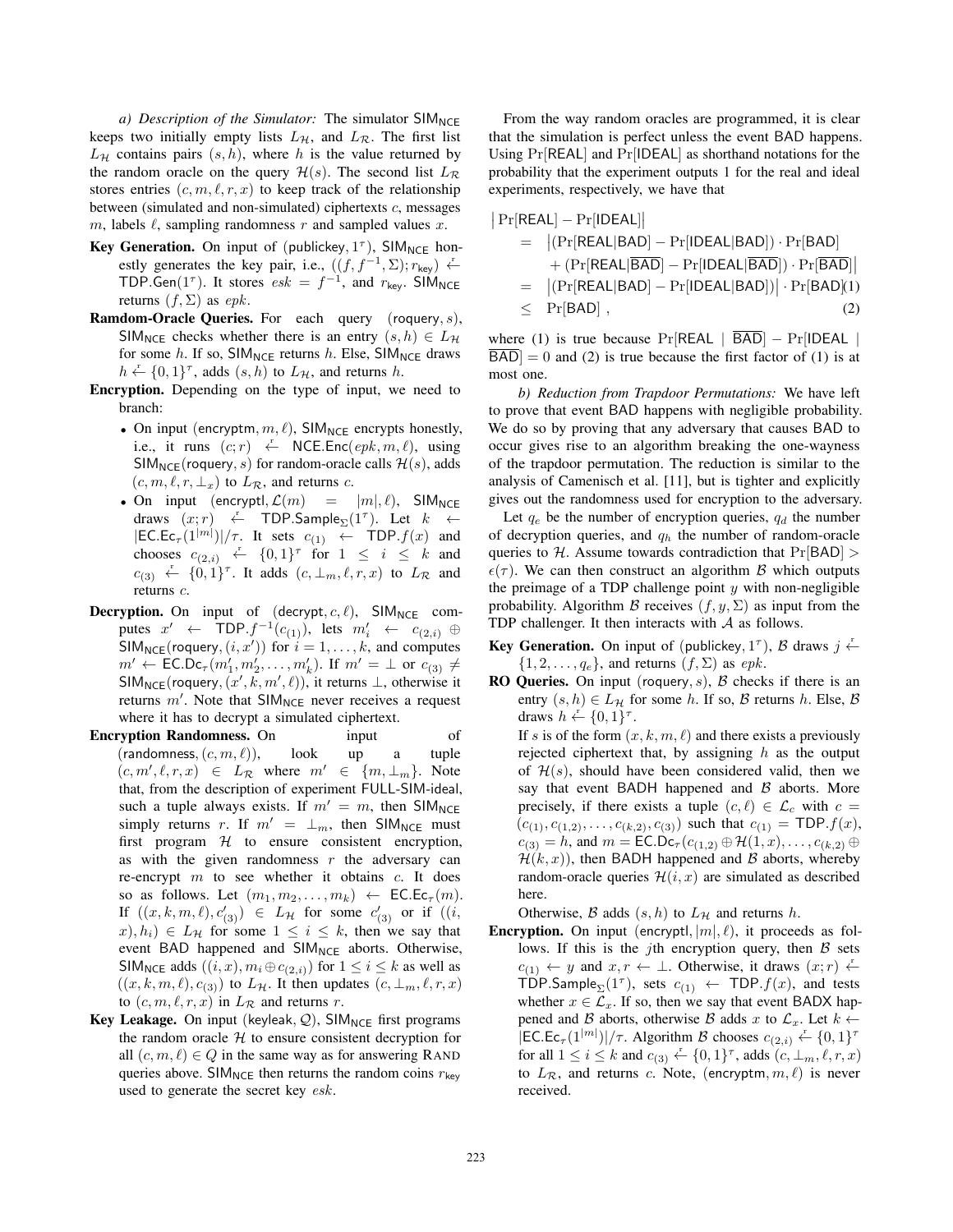- **Decryption.** On input (decrypt,  $c, l$ ) from  $A$ ,  $B$  proceeds as follows. Look for an entry  $((x, k, m, \ell), c_{(3)}) \in$  $\mathcal{L}_{\mathcal{H}}$  such that TDP.  $f(x) = c_{(1)}$  and  $m =$  $\mathsf{EC}.\mathsf{Dc}_{\tau}(m_1,m_2,\ldots,m_k)$  for  $m_i \leftarrow c_{(2,i)} \oplus \mathcal{H}(i,x)$ , where calls to  $H$  are simulated as above. Note that at most one such entry can exist because, TDP being a permutation, there exists only one  $x \in \Sigma$  such that TDP.  $f(x) = c_{(1)}$ , which then unique defines  $m_1, \ldots, m_k$ and thereby m. If no such entry exists, then B adds  $(c, \ell)$ to  $\mathcal{L}_c$  and returns  $\perp$ , otherwise it returns m.
- **Encryption Randomness.** On input of  $($ randomness,  $(c, m, \ell)$ ), look up a tuple  $(c, m', \ell, r, x) \in L_{\mathcal{R}}$  for  $m' \in \{m, \perp_m\}$ . If  $m' = m$  then B returns r. If  $m' = \perp_m$  then B must program H to ensure consistent encryption. If now the conditions of the BAD event in  $SIM_{NCE}$  are satisfied, i.e., if there exists a tuple  $((x', k, m, \ell), \cdot) \in L_{\mathcal{H}}$  or a tuple  $((i, x'), \cdot) \in L_{\mathcal{H}}$ such that TDP.  $f(x') = c_{(1)}$ , and if additionally c is the j-th simulated ciphertext, i.e., if  $x = r = \perp$ , then B outputs x' as its preimage for  $y = c_{(1)}$ . If the conditions for BAD are satisfied but  $c$  is not the j-th ciphertext, then  $\beta$  aborts. If the conditions for BAD are not satisfied, then  $\beta$  programs the random oracle in the same way as SIM<sub>NCE</sub>, i.e., by adding  $((i, x), m_i \oplus c_{(2,i)})$  for  $1 \le i \le k$ as well as  $((x, k, m, \ell), c_{(3)})$  to  $L_H$ . Algorithm B updates  $(c, \perp_m, \ell, r, x)$  to  $(c, m, \ell, r, x)$  in  $L_{\mathcal{R}}$  and returns r.
- Key Leakage. On input of (keyleak,  $Q$ ),  $B$  checks each entry  $(i, x)$  and  $(x, k, m, \ell)$  in  $\mathcal{L}_{\mathcal{H}}$  whether  $f(x) = y$ . If so, then  $\beta$  returns  $x$  as the preimage of  $y$  to the challenger. Otherwise, it aborts.

Algorithm B succeeds in inverting y with probability  $1/q_e$ whenever event BAD happens and neither BADH nor BADX happen, i.e.

$$
\begin{array}{rcl} \Pr[\mathcal{B}\text{ succeeds}] & = & \frac{1}{q_e} \Pr[\text{BAD} \land \overline{\text{BADH}} \land \overline{\text{BADX}}] \\ & \geq & \frac{1}{q_e} \big( \Pr[\text{BAD}] - \Pr[\text{BADH}] - \Pr[\text{BADX}] \big) \end{array}
$$

Note that not being able to respond to a keyleak input does not influence the success probability of  $\beta$ , because after a keyleak input the BAD event can no longer happen anyway.

The event BADH happens when the response to a new random-oracle query  $\mathcal{H}(x, k, m, \ell)$  turns a ciphertext that was previously rejected during a decryption query into a valid ciphertext. For each decryption query  $DEC(c, \ell)$ , there is only a single random-oracle query  $\mathcal{H}(x, k, m, \ell')$  that could cause BADH to happen though, namely the query where  $\text{TOP}.f(x) =$  $c_{(1)}$ , k is the number of blocks in  $c_{(2)} = (c_{(1,2)}, \ldots, c_{(k,2)}),$  $m = \mathsf{EC}.\mathsf{Dc}_{\tau}(c_{(1,2)} \oplus \mathcal{H}(1,x), \ldots, c_{(k,2)} \oplus \mathcal{H}(k,x)),$  and  $\ell' = \ell$ . Each of those random-oracle queries  $\mathcal{H}(x, k, m, \ell')$ has probability  $1/2^{\tau}$  to hit  $c_{(3)}$ , so the overall probability of BADH is at most Pr[BADH]  $\leq q_d/2^{\tau}$ .

The event BADX happens when during encryption, a randomly chosen value  $x \stackrel{r}{\leftarrow} \Sigma$  hits one of the at most  $q_e$ elements of  $\mathcal{L}_{\mathcal{R}}$ . Since  $|\Sigma| \geq 2^{2\tau}$ , the probability of this happening is  $Pr[BADX] \leq q_e^2/2^{2\tau}$ . Putting everything



Fig. 7. Implications of security definitions. Solid arrows denote strict implications, while striked out arrows denote separations.

together, if  $\epsilon'(t)$  is the maximum advantage of a PPT algorithm to break the one-wayness of TDP, then we have that  $|\Pr[\text{REAL}] - \Pr[\text{IDEAL}]| \leq q_e \epsilon'(t) + \frac{q_d}{2\tau} + \frac{q_e^2}{2^{2\tau}}$  which proves the theorem.

We stress that Nielsen's underlying construction [45] is not a FULL-SIM-secure encryption scheme, as it is trivially malleable. Refer to Appendix A for his construction.

The following corollary immediately follows from our construction.

*Corollary 1:* If trapdoor one-way permutations exist, then FULL-SIM-secure encryption schemes exist in the (fully programmable and observable) random-oracle model without erasures.

### V. RELATIONSHIPS BETWEEN SECURITY NOTIONS

As depicted in Figure 7, we show that our definition is strictly stronger than the state-of-the-art definitions RECV-SIM [11], SSIM-SO [30], and RSIM-SO [30], while being incomparable to IND-NCER [16], [30].

Clearly, the RECV-SIM notion of Camenisch et al. [11], is the basis of our FULL-SIM notion, but does not give the adversary access to encryption or key generation randomness. As one would expect, our notion implies RECV-SIM. Since Camenisch et al. already proved that RECV-SIM security implies IND-CCA2 security [11], it automatically follows that FULL-SIM security also implies IND-CCA2 security.

The proofs of the following propositions are given in Appendix B.

*Proposition 1 (*FULL*-*SIM =⇒ RECV*-*SIM*):* Any encryption scheme that is FULL-SIM secure is also RECV-SIM secure.

Next, we focus on the chosen-plaintext definitions given by Hazay, Patra, and Warinschi [30]. As RSIM-SO and SSIM-SO do not incorporate labels, we define that the encryption and decryption oracles only accept empty labels, as the notions are essentially equivalent [49]. First, we address RSIM-SO security.

*Proposition 2 (*FULL*-*SIM =⇒ RSIM*-*SO*):* Any public-key encryption scheme that is FULL-SIM secure is also RSIM-SO secure.

*Proposition 3 (FULL-SIM ⇒* SSIM-SO): Any public-key encryption scheme that is FULL-SIM secure is also SSIM-SO secure.

Next, we need some additional results to show the separations in the other direction, i.e., to show that our FULL-SIM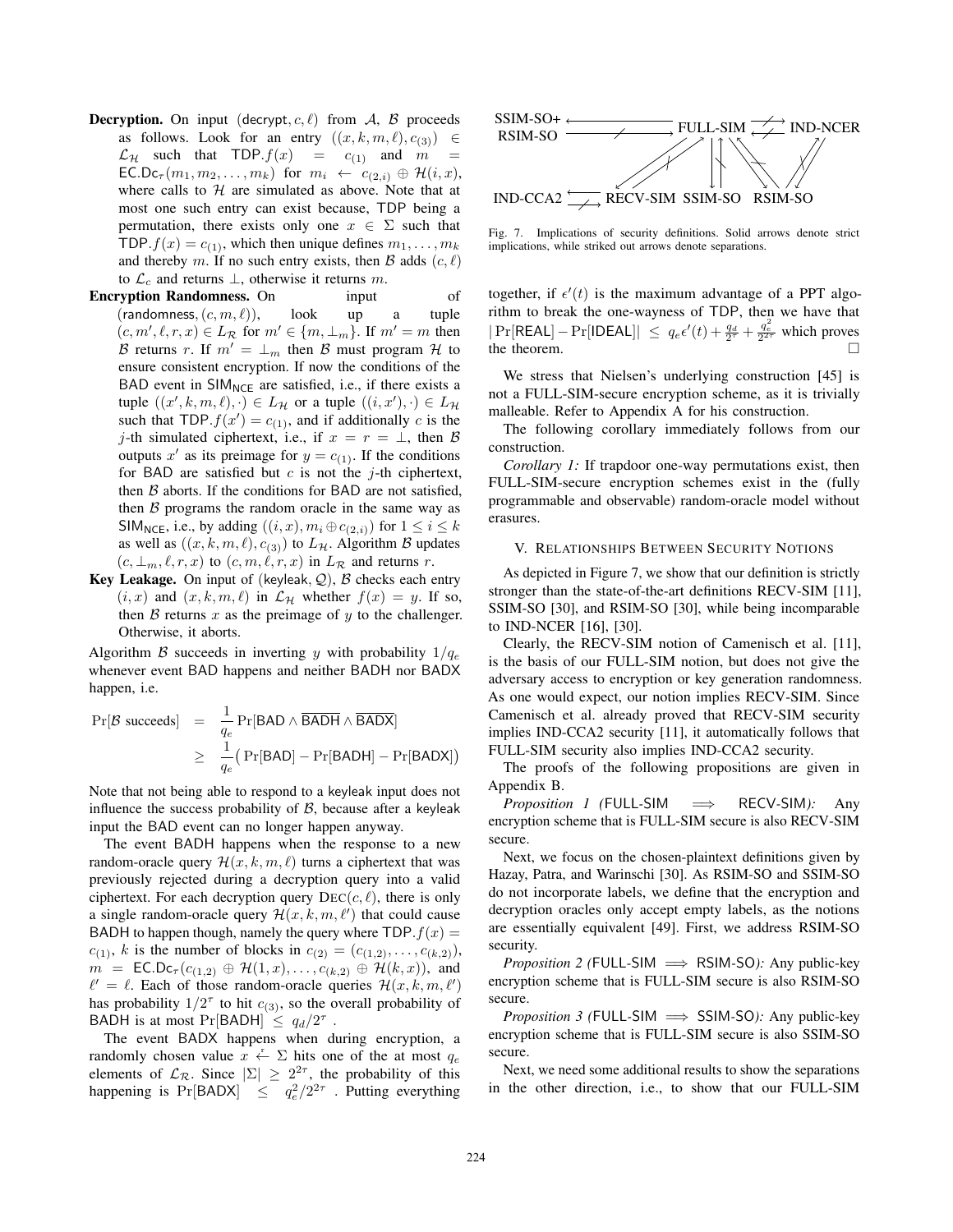definition is strictly stronger than RECV-SIM, RSIM-SO, and SSIM-SO.

*Theorem 2:* There is no FULL-SIM-secure NCE in the standard model.

Proof. This follows by construction. In the full version, we show how to realize the round-optimal secure message transfer functionality  $\mathcal{F}^{\mathcal{L}}_{SMT}$  using our functionality  $\mathcal{F}^{\mathcal{L}}_{NCE}$ , which is black-box realized by any FULL-SIM-secure encryption scheme. The theorem follows by plugging in the impossibility result by Nielsen [45].  $\Box$ 

This means, that there is no standard model model instantiation of FULL-SIM-secure encryption schemes. Hence, the above implications are strict, as for the other notions there exist standard model instantiations under reasonable assumptions.

Note, this also means that we cannot avoid programmability of the random oracle in our construction, which also follows from the results given by Nielsen [45]. Thus, the global randomoracle (as defined by Canetti et al. [18]) cannot be used, and not even a CRS helps.

*Proposition 4:* If one-way trapdoor permutations exist, and the Decisional composite residuosity [46] (DCR) assumption holds, then IND-NCER security is incomparable to FULL-SIM security in the random oracle model. Meaning, there exists a scheme that is IND-NCER secure but not FULL-SIM secure and vice versa.

Moreover, even SSIM-SO-Security and RSIM-SO-Security together do not imply FULL-SIM-Security, as the adversary cannot proceed adaptively in the SSIM-SO game, i.e., the distribution is fixed, which is not the case in the FULL-SIM-Security game.

*Proposition 5 (RECV-SIM ⇒* FULL-SIM): If perfectly binding commitments exist, then there exists a scheme that is RECV-SIM secure but not FULL-SIM secure.

## VI. UNIVERSALLY COMPOSABLE NON-COMMITTING **ENCRYPTION**

In this section, we introduce an ideal functionality in the UC framework for non-committing encryption  $\mathcal{F}_{NCE}^{\mathcal{L}}$ . We show that  $\mathcal{F}_{NCE}^{\mathcal{L}}$  and FULL-SIM security are essentially equivalent, in the sense that any FULL-SIM-secure scheme immediately gives rise to a secure instantiation of  $\mathcal{F}^{\mathcal{L}}_{NCE}$  and vice versa. We also show that  $\mathcal{F}_{NCE}^{\mathcal{L}}$  can be used to instantiate the secure message transmission functionality  $\mathcal{F}_{SMT}$ , so that, as an immediate consequence, Nielsen's impossibility result [45] excludes any secure instantiations of  $\mathcal{F}_{NCE}^{\mathcal{L}}$  (and therefore, of FULL-SIMsecure encryption schemes) in the standard model.

## *A. Ideal Functionality for Non-Committing Encryption*

The ideal functionality  $\mathcal{F}_{NCE}^{\mathcal{L}}$  is depicted in Figure 8. In a nutshell,  $\mathcal{F}_{NCE}^{\mathcal{L}}$  encapsulates *local* public-key encryption, which is one of the most basic operations in modern cryptography. The functionality is based on the  $\mathcal{F}_{\text{AFSE}}$  functionality of Canetti et al. [16], but without the a-priori bound on the ciphertexts to be generated, while we also support labels. We therefore neither need any update interfaces, nor any special corruption

interfaces. Compared to the definition by Canetti et al. [19], we also enforce that once a ciphertext is decrypted, the decryption remains fixed.

Encryption and decryption in our functionality are local operations that generate and decrypt actual ciphertexts. The ciphertexts are provided by the adversary A which, as long as the owner of the key pair is honest, only receives the information explicitly provided by the leakage function  $\mathcal{L}$ . We use the notation "send x to A and wait for y from  $A$ " as a shorthand notation for requests to responsive environments as defined by Camenisch et al. [9], so that the functionality stalls until  $A$  provides a response  $y$  through a dedicated interface. While the functionality waits for a message from A, the adversary cannot invoke any other interfaces of the ideal functionality, generate any network traffic, or activate or corrupt parties.

Previous functionalities in the literature require the adversary to provide an encryption algorithm that the functionality runs to generate ciphertexts for the encrypted messages [13], [17], [39], [40], [41]. All realizations using this paradigm suffer from the selective de-commitment problem [13], [40] or inherently require static adversaries. We avoid this problem by querying the adversary for each ciphertext that needs to be generated.

The public key for an instance of  $\mathcal{F}_{NCE}^{\mathcal{L}}$  is also provided by the adversary. To avoid implying certified keys, the encryption interface also accepts queries for different public keys than the registered key of this instance. Decryption for simulated ciphertexts works as expected, in the sense that for every ciphertext generated by the encryption interface, the functionality returns the original message without any involvement of the adversary. If, however, a ciphertext was not honestly generated, the functionality asks the adversary to provide the decryption.

*a) The Interfaces:* We briefly explain the interfaces of the  $\mathcal{F}_{\text{NCE}}^{\mathcal{L}}$  functionality.

- KeyGeneration. This interface can only be called once and allows the key-pair owner  $P$  to generate a key pair. The public key  $pk$  is provided by the adversary.
- Encryption. This interface allows any party, including the key-pair owner itself, to encrypt a message of arbitrary length. If the public key that is given as part of the input equals the public key stored for this instance, then the adversary only receives the information explicitly given by the leakage function  $\mathcal{L}$ , as long as  $\mathcal P$  is honest. Otherwise, the functionality does not give any security guarantees, and gives the adversary the plaintext. Note, the adversary does not learn which party wants to encrypt, while the provided pk may also be adversarially chosen. The adversary must provide fresh ciphertexts for the stored public key and cannot overwrite ciphertexts.
- Decryption. This interface allows the key-pair owner to decrypt a given ciphertext. For simulated ciphertexts and ciphertexts that were decrypted before, the corresponding plaintexts are directly returned by the functionality. All other ciphertexts are sent to the adversary which needs to provide a decryption. Decryption is consistent, in the sense that once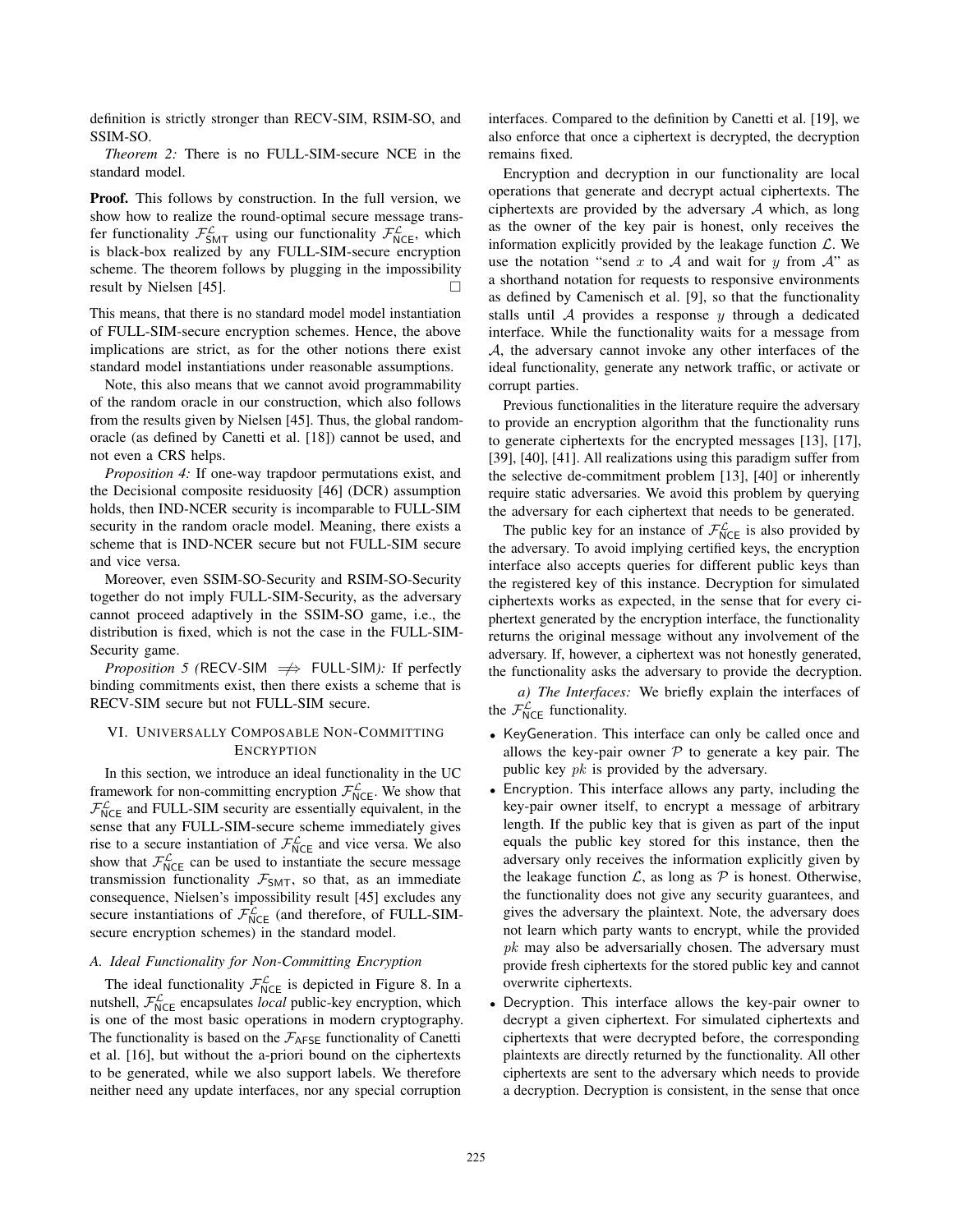1) Key Generation. On input (KEYGEN, sid) from party P:

- If  $sid \neq (\mathcal{P}, sid')$  or a record (keyrec,  $\cdot$ ) exists, ignore.
- Send (KEYGEN,  $sid$ ) to  $A$  and wait for (KEYCONF,  $sid, pk$ ) from A.
- If  $pk = \perp$ , ignore.
- Create record (keyrec,  $pk$ ) and output (KEYCONF,  $sid, pk$ ) to  $P$ .
- 2) Encryption. On input (ENCRYPT,  $sid, pk, m, \ell$ ) from party  $Q$ : • If  $pk = \perp$ , ignore.
	- If no record (keyrec,  $pk$ ) exists, send (ENCRYPTM,  $sid, pk, m, \ell$ ) to *A* and wait for (CIPHERTEXT,  $sid, c$ ) from *A*.
	- Else, if  $sid = (\mathcal{P}, sid')$ <br>(ENCRYPTM,  $sid, pk, m, \ell$ ) to ) and  $P$  is corrupt, send  $(\mathsf{ENCRYPTM}, \mathit{sid}, \mathit{pk}, \mathit{m}, \ell)$  $A$  and wait for (CIPHERTEXT,  $sid, c$ ) from A.
	- Else, send (ENCRYPTL,  $sid, pk, \mathcal{L}(m), \ell$ ) to A and wait for (CIPHERTEXT,  $sid, c$ ) from  $A$ .
	- If there is a record (keyrec, v), let  $pk' \leftarrow v$ , else let  $pk' \leftarrow \perp$ .
	- If there is a record (encryptionrec,  $sid, pk, \cdot, \ell, c$ ) and  $pk = pk'$ , ignore.
	- If there is a record (decryptionrec,  $sid, \cdot, \ell, c$ ) and  $pk = pk'$ , ignore.
	- Create record (encryptionrec,  $sid, pk, m, \ell, c$ ).
	- Output (CIPHERTEXT,  $sid, c, m, \ell, pk$ ) to  $Q$ .
- 3) Decryption. On input (DECRYPT,  $sid, c, \ell$ ) from party  $P$ :
	- If  $sid \neq (\mathcal{P}, sid')$ , ignore.
	- If no record (keyrec,  $pk$ ) exists, ignore.
	- If a record (encryptionrec,  $sid, pk, m, \ell, c$ ) exists, output (PLAINTEXT,  $sid, c, m, \ell$ ) to  $P$ .
	- If a record (decryptionrec,  $sid, m, \ell, c$ ) exists, output (PLAINTEXT,  $sid, c, m, \ell$ ) to  $P$ .
	- Send (DECRYPT,  $sid, c, \ell$ ) to A and wait for (PLAINTEXT,  $sid, m$ ) from A.
	- Create record (decryptionrec,  $sid, m, \ell, c$ ). • Output (PLAINTEXT,  $sid, c, m, \ell$ ) to  $P$ .

Fig. 8. Our functionality  $\mathcal{F}_{NCE}^{\mathcal{L}}$  with leakage function  $\mathcal{L}$ .

a ciphertext is mapped to a given plaintext, the result of decrypting that ciphertext will always be the same.

## *B.* Instantiation of  $\mathcal{F}_{\text{NCE}}^{\mathcal{L}}$

Our construction is a wrapper around any FULL-SIMsecure labeled non-committing encryption scheme NCE = (KGen, Enc, Dec) to match the input and output behavior of the ideal functionality  $\mathcal{F}_{NCE}^{\mathcal{L}}$ , using the label to bind a ciphertext to a session sid. Any calls that NCE makes to a random oracle are relayed to a local instance of the random-oracle functionality  $\mathcal{F}_{\text{RO}}$  with session identifier (sid,  $\mathcal{F}_{\text{RO}}$ ). The definition of  $\mathcal{F}_{\text{RO}}$ can be found in the full version of this paper.

Key Generation. On input of (KEYGEN, sid), check that  $sid = (\mathcal{P}, sid')$ , and  $\mathcal P$  is the identity. If this is not the case, ignore. If a record (key, sid, epk, esk) exists, ignore. Generate  $(epk, esk) \leftarrow \textsf{KGen}(1^{\tau})$ , store  $(key, sid, epk, esk)$ , and output  $(KEYCONF, sid, epk).$ 

Encryption. On input of (ENCRYPT,  $sid, pk, m, \ell$ ), ignore if  $pk = \perp$ , or  $sid \neq (\mathcal{P}, sid')$ . Generate  $c \leftarrow$  $Enc(pk, m, (\ell, sid))$ . Output (CIPHERTEXT, sid, c, m,  $\ell$ , pk).

Decryption. On input of (DECRYPT,  $sid, c, l$ ), check that  $sid = (\mathcal{P}, sid')$ . If this is not the case, or no record (key, sid, epk, esk) exists, ignore. Otherwise, let  $m \leftarrow$  $Dec(esk, c, (\ell, sid))$ . Output (PLAINTEXT, sid, c, m,  $\ell$ ).

*Theorem 3:* If NCE is FULL-SIM secure, then the above protocol securely realizes  $\mathcal{F}_{NCE}^{\mathcal{L}}$  in the  $\mathcal{F}_{RO}$ -hybrid model without secure erasures and with adaptive corruptions.

**Proof.** By the FULL-SIM security of NCE, there must exist a simulator  $SIM_{NCE}$  so that no PPT adversary exists that can distinguish between the real FULL-SIM game and the ideal FULL-SIM game with  $SIM_{NCE}$ . Given such a simulator  $SIM_{NCE}$ , we now describe a UC simulator SIM for the above instantiation of  $\mathcal{F}_{NCE}^{\mathcal{L}}$ . We subsequently show that any environment that can distinguish whether it is interacting with the real protocol and a real-world adversary A or with  $\mathcal{F}_{NCE}^{\mathcal{L}}$ and SIM can be used to build a FULL-SIM distinguisher for  $SIM_{NCE}$ , contradicting the FULL-SIM security of NCE.

*a)* Simulator: Given a FULL-SIM simulator  $SIM_{NCE}$  and a real-world UC adversary A, consider the following UC simulator SIM for  $\mathcal{F}_{NCE}^{\mathcal{L}}$ .

Key Generation. On input (KEYGEN, sid), the simulator SIM calls  $SIM_{NCE}$  with (publickey,  $1^{\tau}$ ), which returns  $epk$ . SIM then records  $(key, sid, epk)$  and sends (KEYCONF, sid, epk) to  $\mathcal{F}_{NCE}^{\mathcal{L}}$ .

Encryption. On input (ENCRYPTM,  $sid, pk, m, \ell$ ), the simulator SIM computes  $(c; r) \leftarrow$  Enc $(pk, m, (\ell, sid))$ , creates a record (encryptionrec,  $sid, c, m, \ell, r, pk, false$ ), and sends (CIPHERTEXT,  $sid, c$ ) to  $\mathcal{F}_{NCE}^{\mathcal{L}}$ . On input  $(ENCRYPTL, sid, pk, \mathcal{L}(m), \ell)$ , SIM calls SIM<sub>NCE</sub> with (encryptl,  $\mathcal{L}(m)$ ,  $(\ell, sid)$ ) to SIM<sub>NCE</sub> to receive c. It then creates a record (encryptionrec,  $sid, c, \perp_m, \ell, \perp_r, pk, false)$ and sends (CIPHERTEXT, sid, c) to  $\mathcal{F}_{NCE}^{\mathcal{L}}$ . Note that this case implies  $pk = epk$ .

Decryption. On input (DECRYPT,  $sid, c, \ell$ ), SIM calls SIM<sub>NCE</sub> with  $(decrypt, c, (\ell, sid))$  to obtain m and sends (DECRYPT, sid, m) to  $\mathcal{F}_{\mathsf{NCE}}^{\mathcal{L}}$ .

Random oracle. In the  $\mathcal{F}_{RO}$ -hybrid model, SIM must also provide responses to all parties' inputs to the  $\mathcal{F}_{\text{RO}}$  functionality. On input (ROQUERY,  $sid', s$ ) from a party  $P$ , SIM outputs  $SIM_{NCE}(roquery, s)$  if  $sid' = (sid, \mathcal{F}_{RO})$ , or runs the actual code of  $\mathcal{F}_{\text{RO}}$  otherwise.

Corruption. We work with the standard corruption definition [13] where, upon corruption of a party, the simulator receives all previous inputs and outputs of that party and needs to provide a consistent view of the real-world state for that party to the real-world adversary A. We need to consider different cases depending on which party gets corrupted.

If the holder of the secret key  $P$  becomes corrupted, SIM receives six lists corresponding to the inputs and outputs of the three interfaces of  $\mathcal{F}_{NCE}^{\mathcal{L}}$  to and from  $\mathcal{P}$ . The simulator SIM has to provide a realistic snapshot of  $\mathcal{P}$ 's real-world state to the adversary A that must contain, apart from the list of previous inputs and outputs that SIM just obtained from  $\mathcal{F}_{NCE}^{\mathcal{L}}$ , the randomness used in key generation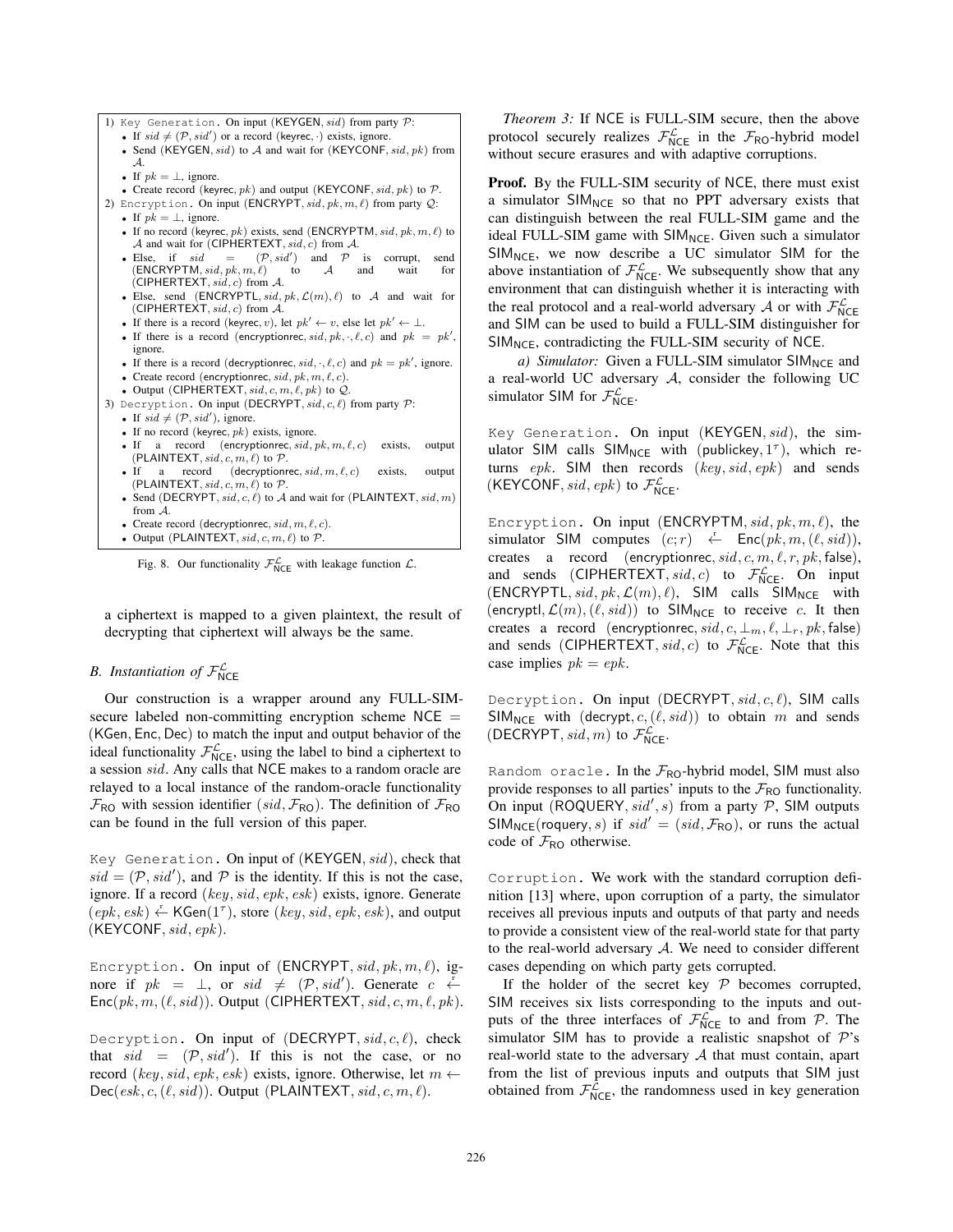and encryption. To obtain the key generation randomness from  $SIM_{NCE}$ , SIM must compile the set  $Q$  of all honestly generated ciphertexts and corresponding plaintexts  $(c, m, \ell)$ that were encrypted under  $epk$  by any party (not just  $P$ ). The list of ciphertexts  $c$  and labels  $\ell$  can be looked up in its own records (encryptionrec,  $sid, c, \perp_m, \ell, \perp_r, epk, \text{false})$ . Since  $P$  is now corrupt, SIM can obtain the corresponding plaintexts m by querying the decryption interface on  $\mathcal{F}_{\text{NCE}}^{\mathcal{L}}$ with (DECRYPT, sid, c,  $\ell$ ). After thus composing the list  $Q$ , SIM calls  $SIM_{NCE}(keyleak, Q)$  to obtain the key generation randomness  $r_{\text{key}}$ .

To obtain the randomness used for every encryption under epk performed by  $P$ , SIM considers  $P$ 's previous outputs from the encryption interface (CIPHERTEXT,  $sid, c, m, \ell, epk$ ) that it received from  $\mathcal{F}_{NCE}^{\mathcal{L}}$ . For each of these outputs, SIM calls SIM<sub>NCE</sub> with (randomness,  $(c, m, (\ell, sid))$ ) to obtain the encryption randomness  $r$ . For ciphertexts generated by  $\mathcal P$ under other public keys  $pk \neq epk$ , SIM also has records of the form (encryptionrec,  $sid, c, m, \ell, r, pk, false$ ), so that SIM can simply give the stored  $r$  and update the record to (encryptionrec, sid, c, m,  $\ell$ , r, pk, true). The latter is important to ensure that randomness will not be given out for another party later. Namely, when encrypting under an adversarial public key  $pk$ , we cannot exclude that different randomness  $r, r'$  yield the same ciphertext c. If this happens for two encryption calls made by two different parties, and these parties later get corrupted, then the simulator must ensure that different randomness  $r$ and  $r'$  is given out to each of these parties. (Recall that the simulator doesn't learn which party initiated an encryption, so it doesn't know which randomness it used for which party.) By flagging a record with true when the randomness was given out, SIM ensures that the same randomness will not be given out again to a different party.

If any other party  $Q$  becomes corrupted, SIM needs to provide to  $A$  all  $Q$ 's previous inputs and outputs, as well as the randomness used to create the ciphertexts that  $Q$  generated. For all previous encryption outputs (CIPHERTEXT,  $sid, c, m, \ell$ ,  $pk$ ) to Q, which SIM now obtains from  $\mathcal{F}_{NCE}^{\mathcal{L}}$ , SIM<sub>NCE</sub> is called with (randomness,  $(c, m, (\ell, sid))$ ) to return the randomness r, which SIM simply passes on to  $A$ . It also includes the randomnesses used for other public keys  $pk \neq epk$ , which are all stored in the records (encryptionrec,  $sid, c, m, \ell, r, pk, false$ ).

*b) Reduction From FULL-SIM:* Fix an environment and a real-world adversary  $A$  that can distinguish the real protocol with A from the ideal functionality  $\mathcal{F}_{NCE}^{\mathcal{L}}$  with simulator SIM. We can then construct an adversary  $\beta$  that breaks the FULL-SIM-security of the underlying encryption scheme with essentially the same probability (ignoring negligible parts).

Essentially, we let  $B$ 's inputs and oracles handle the key generation, encryption, decryption, random-oracle, and corruption queries, much like SIM lets these be handled by  $SIM_{NCE}$ . First,  $\beta$  receives the public key  $epk$  from the challenger in the FULL-SIM experiment.

If the environment, before the KEYGEN interface is called, instructs an honest party to encrypt a message  $m$ by providing it with input (ENCRYPT,  $sid, pk, m, \ell$ ),  $\beta$  sim-

ply calculates  $(c; r) \stackrel{r}{\leftarrow} \text{Enc}(pk, m, (\ell, sid))$ , and outputs (CIPHERTEXT, sid, c, m,  $\ell$ , pk). It also saves  $(c, m, \ell, r, pk)$ . If at any point this party becomes corrupted, the reduction simply hands over the corresponding rs stored in  $(c, m, \ell, r, pk)$ . Decryption queries are simply ignored before the KEYGEN interface is called. Queries to the random-oracle functionality for  $sid' = (sid, \mathcal{F}_{RO})$  are rewired to B's own RO oracle; for other session identifiers, it executes the real code of  $\mathcal{F}_{\text{RO}}$ .

When at some point the environment instructs the honest key-pair owner  $P$  to generate its keys by providing input (KEYGEN, sid), then  $\beta$  embeds the key epk in the (KEYCONF,  $sid$ ,  $epk$ ) output. The encryption queries for a "incorrect" public keys  $pk \neq epk$  are answered as before. However, for an encryption query with  $pk = epk$ ,  $\beta$  refers to its own encryption oracle, by calling  $Enc(m, (\ell, sid))$  which returns a ciphertext c. We then store  $(c, m, \ell, \perp_r, epk)$  and output (CIPHERTEXT,  $sid, c, m, \ell, epk$ ). Decryption queries are handled similarly, i.e., on input (DECRYPT,  $sid, c, \ell$ ), B calls  $DEC(c, (\ell, sid))$  to obtain m and returns  $(PLAINTEXT, sid, c, m, \ell).$ 

If at some point a party becomes corrupted,  $\beta$  needs to provide a consistent view of its state to A. It uses the records  $(c, m, \ell, \perp_r, e p k)$  belonging to the corrupted party to call  $\text{RAND}(c, (\ell, sid))$  to obtain the randomness r, which is passed to  $A$ . The randomness used for "incorrect" public keys  $pk \neq epk$  is obtained from its records of the form  $(c, m, \ell, r, pk)$ . If the key-pair holder becomes corrupted, B additionally calls  $GETSK()$  to receive  $r_{key}$  and passes it to A. At some point, the environment then outputs its guess  $b^*$ indicating whether it is running in the real world with  $A$  or in the ideal world with SIM. B returns  $b^*$  as its own guess, indicating that it is running in the FULL-SIM-real experiment with the real encryption scheme, or in FULL-SIM-ideal with SIM<sub>NCE</sub>.

It is clear that if  $\beta$  is running in FULL-SIM-real, then the environment's view is exactly as when interacting with the real protocol. Likewise, if  $\beta$  is running in FULL-SIM-ideal, then all its oracle queries are handled by  $SIM_{NCE}$ , as is also done by the UC simulator SIM. We therefore have that  $B$ 's advantage is negligibly close to that of  $\mathcal{A}$ .

We now know that any FULL-SIM-secure encryption scheme securely realizes  $\mathcal{F}_{\text{NCE}}^{\mathcal{L}}$ . To prove the equivalence, we also need to prove the other direction. In a nutshell, we show how one can build a FULL-SIM-secure scheme from  $\mathcal{F}^{\mathcal{L}}_{SMT}$ , while any adversary against the resulting scheme can be used to construct an environment which can be used to distinguish between the real world and the ideal one.

 $Theorem 4$  ( $\mathcal{F}_{NCE}^{\mathcal{L}} \implies$  FULL-SIM): Any protocol that securely realizes  $\mathcal{F}_{NCE}^{\mathcal{L}}$  gives rise to a FULL-SIM-secure noncommitting encryption scheme.

Proof. The construction of the FULL-SIM-secure encryption scheme  $NCE = (KGen, Enc, Dec)$  from an instantiation of  $\mathcal{F}_{NCE}^{\mathcal{L}}$  is quite straightforward. First, a choose random, yet correctly structured, sid. The key generation algorithm invokes the KEYGEN interface, and returns the resulting public key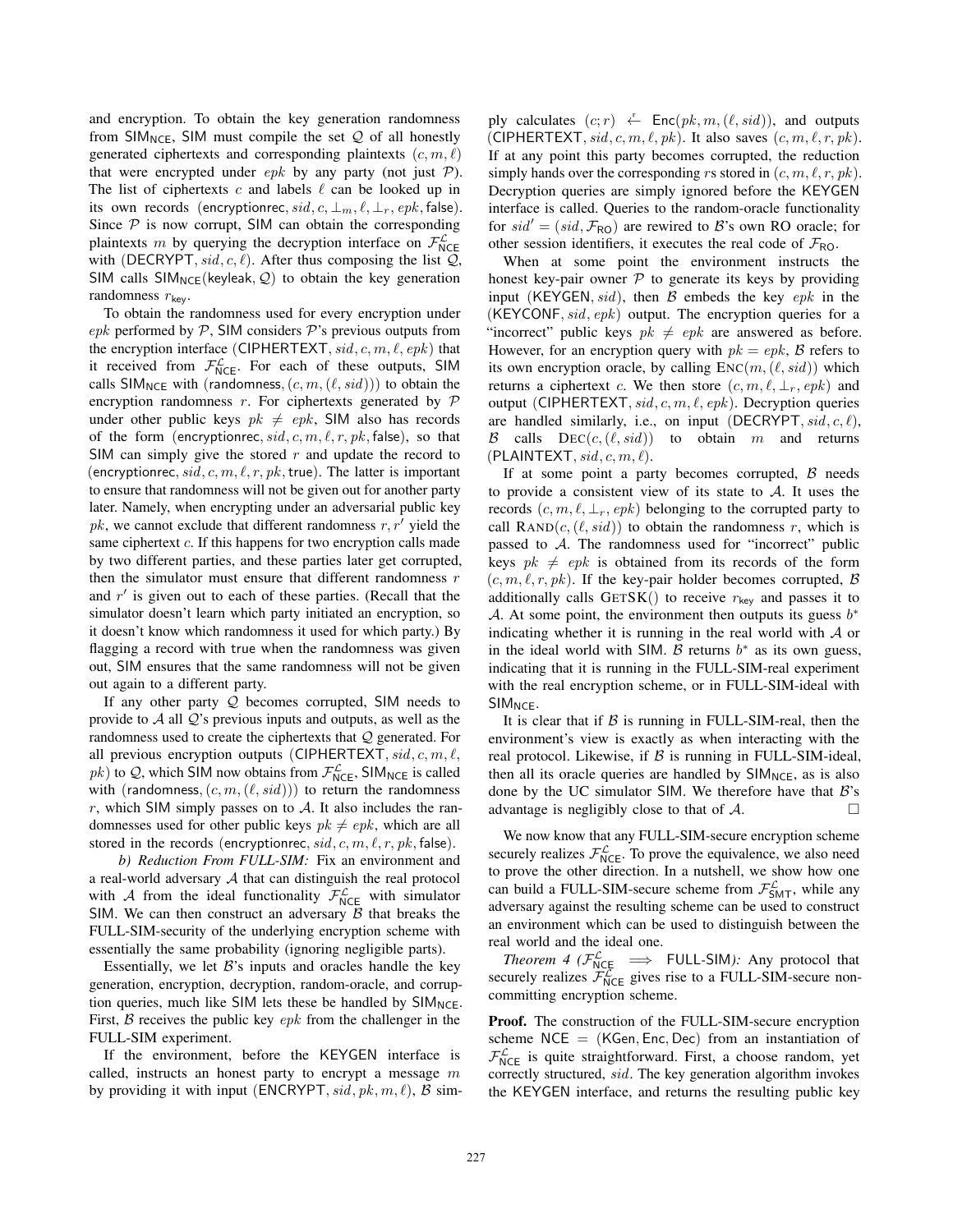$epk$  as the public key. Encryption, and decryption, invoke the ENCRYPT and DECRYPT interfaces, respectively.

For the proof, we first construct a simulator  $SIM_{NCE}$  for FULL-SIM-ideal given a UC-simulator SIM. Essentially, we have to implement the five oracles given in the FULL-SIMexperiment, by translating the answer given by SIM. Namely, for oracle RO, the queries received are simply re-routed to the SIM's random-oracle interface. epk is obtained by calling SIM with (KEYGEN,  $sid$ ). SIM answers with (KEYCONF,  $sid, pk$ ). This  $pk$  is the public key  $epk$  which is given to the adversary. For encryption (oracle ENC), SIM is called with (ENCRYPTL, sid, epk,  $\mathcal{L}(m)$ ,  $\ell$ ) if oracle GETSK has not been queried, or (ENCRYPTM,  $sid, epk, m, \ell$ ) in all other cases. Here,  $(m, \ell)$  is the corresponding input. In both cases, SIM responds with (CIPHERTEXT,  $sid, c, m, \ell, epk$ ). This c is given to the adversary. Decryption (oracle DEC) is similar, i.e., for each query  $(c, \ell)$  to decrypt, and not seen so far, (DECRYPT,  $sid, c, l$ ) is sent to SIM, which answers with (PLAINTEXT, sid, m). If  $(c, \ell)$  has been seen before, SIM<sub>NCE</sub> directly returns  $m$  as given in the prior corresponding query to SIM. This  $m$  is simply given to the adversary. If the oracle RAND on input  $(c, \ell)$  is called, and  $(c, \ell)$  has never been queried before, SIM<sub>NCE</sub> hands (ENCRYPT, sid, epk, m,  $\ell$ ), and (CIPHERTEXT, sid, c, m,  $\ell$ , pk) to SIM. SIM then responds with a complete execution history, where the used randomness r is contained. If  $(c, \ell)$  has been seen before,  $SIM_{NCE}$  looks up the prior corresponding answer from SIM, which contains  $r$ . In any case, the randomness  $r$  is then given to the adversary. Finally, the oracle GETSK is simulated by handing over all lists of the form (KEYGEN, sid), (KEYCONF, sid, epk), (ENCRYPTL, sid, epk,  $\mathcal{L}(m)$ ,  $\ell$ ), and (CIPHERTEXT,  $sid, c, m, \ell, epk$ ) to SIM, if this oracle has not been called before. In the execution history given to  $SIM_{NCE}$ , there is the randomness  $r_{\text{key}}$ , which can be returned to the adversary by  $SIM_{NCE}$ . If oracle GETSK has been called before,  $SIM_{NCE}$  directly hands over  $r_{key}$  to the adversary. Clearly,  $SIM_{NCE}$  perfectly translates all requests.

In the second step, assume that there is an adversary  $A$ which wins against the constructed simulator  $SIM_{NCE}$ . We can then construct an environment B, and an adversary  $\mathcal{A}_d$  which together can distinguish between the ideal world with SIM, and the real world. Namely, we proceed as follows.  $B$  requests a public key epk from  $\mathcal{F}_{NCE}^{\mathcal{L}}$  by sending (KEYGEN, sid) to  $\mathcal{F}_{NCE}^{\mathcal{L}}$ (through the dummy party defined by  $sid$ ). The received  $epk$  is embedded to initialize A, which is run inside the adversary  $A_d$ . Every query to the random oracle by  $A$  is also rewired. However, as we have local random oracles, we need a workaround. Namely,  $\beta$  directs  $\mathcal{A}_d$  to query the random oracle for each query. The returned value is simply given to  $A$ . On the *i*th encryption query for message  $m_i$ ,  $\beta$  spawns a new party  $\mathcal{P}_i$  which it feeds with (ENCRYPT, sid, epk,  $m_i, \ell_i$ ). Upon receiving (CIPHERTEXT, sid,  $c_i$ ,  $m_i$ ,  $\ell_i$ , epk), B records  $(m_i, c_i, \ell_i, i)$ , and gives  $c_i$  to A. Decryption queries are delegated through the functionality as well. The answer is simply given to  $\mathcal{A}$ . If  $A$  wants to see randomness of given ciphertext  $c_i$  with label  $\ell_i$ , B looks up record  $(m_i, c_i, \ell_i, i)$ , and corrupts  $\mathcal{P}_i$ . The

simulator then returns the randomness  $r_i$  somewhere in the execution history, which is then given to  $A$ . Likewise, if  $A$ wants to see  $r_{\text{key}}$ ,  $\beta$  corrupts the holder of the secret key (defined by  $sid$ ), which presents the execution history, where  $r_{\text{key}}$  is stored. Eventually, whatever A outputs, is also output by  $\beta$ . The probability that  $\beta$  wins its own game is the same as  $A$ 's.  $\Box$ 

## VII. UNIVERSALLY COMPOSABLE SIGNCRYPTION

We illustrate the use of our non-committing encryption functionality  $\mathcal{F}_{NCE}^{\mathcal{L}}$  by showing that the generic encryptthen-sign approach that is known to be secure for building signcryption schemes under property-based definitions [50], [1] also works in the UC setting against adaptive adversaries, if one relies on strongly unforgeable signatures. Gjøsteen and Kråkmo [26] already considered UC-secure signcryption, but explicitly left security against adaptive corruptions as an open problem.

In a nutshell, signcryption is a primitive allowing a sender  $S$  to send an encrypted and authenticated message to a receiver  $R$ , where both sender and receiver have their own key pairs. The goal of signcryption is to obtain better efficiency than a generic composition of encryption and signatures, but proving the generic construction secure is important to set a benchmark to which direct schemes can be compared. Interactive functionalities such as secure message transmission  $(\mathcal{F}_{SMT})$  are clearly not well suited to build a local primitive such as signcryption, so it is a good use case for our noninteractive functionality  $\mathcal{F}_{NCE}^{\mathcal{L}}$ . Moreover, as our signcryption directly gives rise to a protocol implementing  $\mathcal{F}_{SMT}$ , also this functionality cannot be instantiated in the standard model.

The signcryption functionality  $\mathcal{F}_{SC}^{\mathcal{L}}$  is depicted in Figure 9. Following Gjøsteen and Kråkmo [26], as well as our own design choices for  $\mathcal{F}_{NCE}^{\mathcal{L}}$ , we let the adversary determine the ciphertext strings. Unlike Gjøsteen and Kråkmo, however, our functionality includes labels and lets public keys be determined by the adversary, modeling the case where the public keys are not necessarily certified or registered through a PKI, which avoids implying a PKI.

*a) Explanation:* Let us give a high-level description what each interface does.

- KeyGeneration. This interface allows the sender and receiver to generate their public keys. The key pair of the receiver is used to encrypt the message, while that of the sender will be used to authenticate it. For simplicity, we have merged the interface for both participants.
- Signcryption. This interface allows the sender to create the signcryption of a message m to a receiver's public key  $pk<sub>r</sub>$ . In case the public key is not the one registered for the receiver, or the receiver is corrupted, then the adversary learns the message. For the registered receiver's public key, the signcryption ciphertexts provided by the adversary must be unique.
- De − signcryption. This interface allows the receiver to designcrypt a ciphertext. If the receiver was not initialized, this interface ignores requests. In case the signcryption was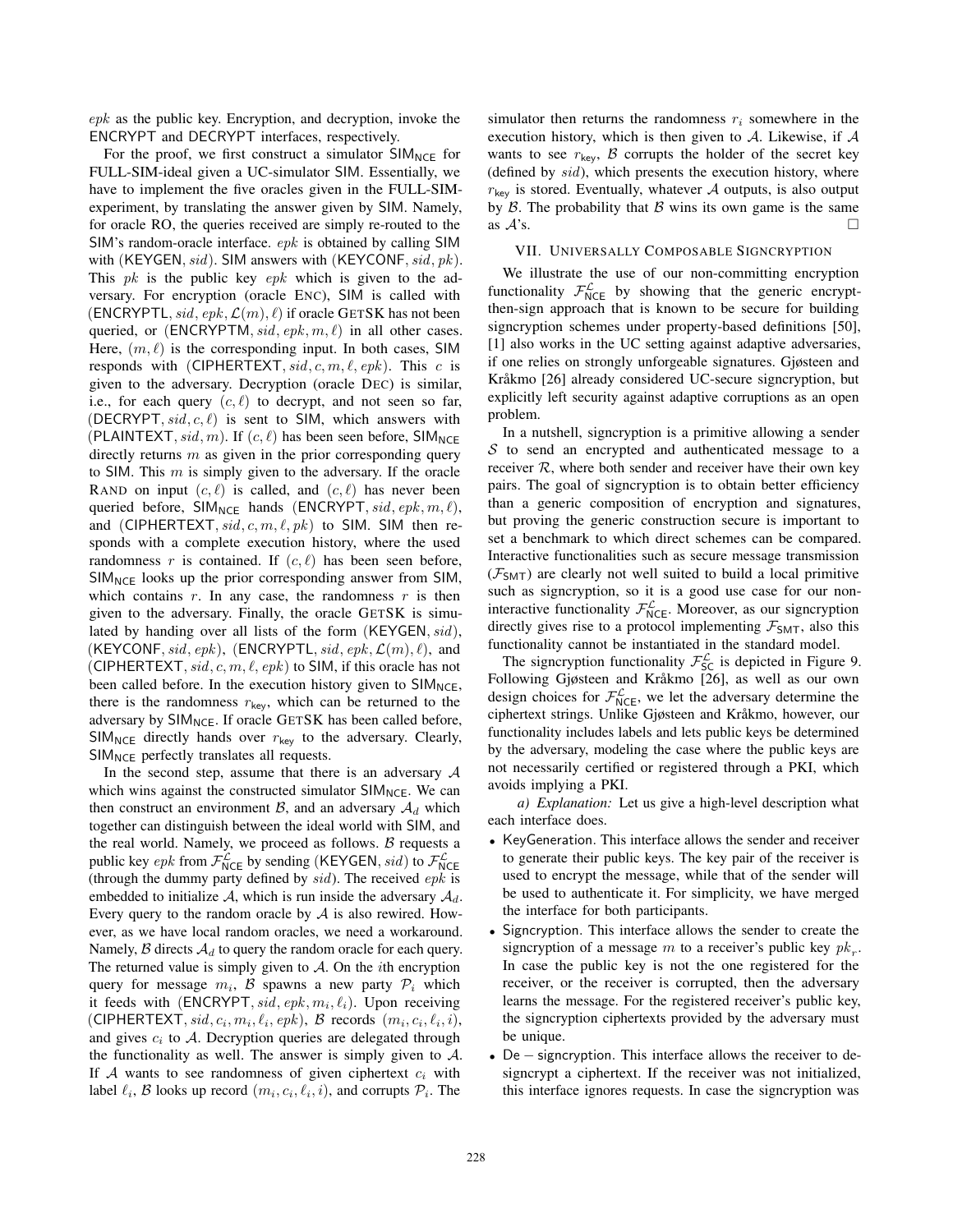1) Key Generation. Upon input (KEYGEN,  $sid$ ) from a party  $P$ : • If  $sid \neq (\mathcal{P}, \cdot, sid')$  and  $sid \neq (\cdot, \mathcal{P}, sid')$ , ignore. • If there is a record (keyrec,  $sid$ ,  $P$ , ·), ignore. • Send (KEYGEN,  $sid$ ,  $\mathcal{P})$  to  $\mathcal{A}$  and wait for (KEYCONF,  $sid$ ,  $\mathcal{P}$ ,  $v$ ) from A. • If  $v = \perp$ , ignore. • Create record (keyrec,  $sid, \mathcal{P}, v$ ). • Output (KEYCONF,  $sid, v$ ) to  $P$ . 2) SignCryption. On input (SIGNCRYPT,  $sid, m, \ell, pk_r$ ) from party  $P$ : • If  $sid \neq (\mathcal{P}, \mathcal{Q}, sid')$ , or  $pk_r = \bot$ , ignore. • If there is no record (keyrec,  $sid, \mathcal{P}, pk_s$ ), ignore. • If there is a record (keyrec, sid,  $Q, v$ ), let  $pk'_r \leftarrow v$ . • If  $pk_r = pk'_r$ , and  $Q$  is honest, send (SENDL,  $sid$ ,  $\mathcal{L}(m)$ ,  $\ell$ ,  $pk_r$ ) to  $\mathcal A$  and wait for (SIGNCRYPTRES,  $sid$ ,  $\ell$ ,  $s$ ) from  $\mathcal A$ . • Else, send (SENDM,  $sid, m, \ell, pk_r$ ) to A, and wait for (SIGNCRYPTRES,  $sid, \ell, s$ ) from A. • If there is a record  $(\textsf{sc}, \textsf{sid}, \cdot, \cdot, s, \cdot, \textsf{pk}_s, \textsf{pk}'_r)$ ,  $\textsf{pk}'_r$  taken from (keyrec,  $\textsf{sid}, \textsf{Q}, \textsf{pk}'_r$ ), where  $\textsf{sid} = (\mathcal{P}, \mathcal{Q}, \textsf{sid}'),$  ignore. - If  $pk'_r = pk_r$ , create record (sc, sid, m,  $\ell$ , s, true,  $pk_s$ ,  $pk_r$ ). • Output (SIGNCRYPTRES,  $sid, m, \ell, s)$  to  $P$ . 3) De-signcryption. On input (DESIGNCRYPT,  $sid, s, \ell, pk_s$ ) from party  $\overline{P}$ : • If  $sid \neq (Q, P, sid')$ , or  $pk_s = \bot$ , ignore. • If there is no record (keyrec,  $sid$ ,  $P$ ,  $pk$ <sub>r</sub>), ignore.<br>• If there is a record (sc,  $sid$ ,  $m$ ,  $\ell$ ,  $s$ , • If there is a record  $(\mathsf{sc}, \mathit{sid}, m, \ell, s, b, pk_s, pk_r)$ , output (DESIGNCRYPT,  $\mathit{sid}, s, m, \ell, b)$  to  $\mathcal{P}$ . • If there is a record (keyrec, sid, Q, pk<sub>s</sub>), and Q is honest, create record (sc, sid, m,  $\ell$ , s, false,  $pk_s$ ,  $pk_s$ ), and output create record  $(\textsf{sc}, \textit{sid}, \textit{m}, \ell, \textit{s}, \textsf{false}, \textit{pk}_s, \textit{pk}_r),$  and output (DESIGNCRYPT,  $sid, s, m, \ell$ , false) to  $P$ . • Else, send (DESIGNCRYPT,  $sid, s, \ell, pk_s$ ) to A and wait for (DESIGNCRYPTA,  $sid, s, m, \ell, \phi$ ) from  $\mathcal{A}$ . • If  $\phi \notin \{\text{false}, \text{true}\}, \text{ ignore.}$ • If there is no record  $(\textsf{sc}, sid, m, \ell, \cdot, \textsf{true}, \textit{pk}_s', \textit{pk}_r)$ , and  $\textit{pk}_s' = \textit{pk}_s$ , where  $pk'_s$  is taken from (keyrec,  $sid$ ,  $Q$ ,  $pk'_s$ ), let  $\phi \leftarrow$  false. • If  $\phi =$  false, let  $m \leftarrow 1$ .

• Create record  $(\textsf{sc}, sid, m, \ell, s, \phi, pk_s, pk_r).$ • Output (DESIGNCRYPT,  $sid, s, m, \ell, \phi$ ) to  $P$ .

Fig. 9. Our functionality  $\mathcal{F}_{SC}^{\mathcal{L}}$  with leakage function  $\mathcal{L}$ .

honestly generated, the functionality can directly answer the requests. In all other cases, the adversary has to determine whether the ciphertext is valid and, if so, provide the plaintext. The adversary is then committed to its decision, in the sense that future de-signcryptions of the same ciphertext will yield the same result.

*b) Protocol Description:* We now describe the generic encrypt-then-sign construction for a signcryption scheme using  $\mathcal{F}_{\text{NCE}}^{\mathcal{L}}$  and  $\mathcal{F}_{\text{Sig}}$  as sub-functionalities.  $\mathcal{F}_{\text{Sig}}$  is the ideal signature functionality, enforcing strong unforgeability. The definition of  $\mathcal{F}_{\text{Sig}}$  can be found in the full version of this paper.

#### Step 1a. Key Generation (Sender  $S$ ):

- 1) Upon input (KEYGEN, sid), ignore, if a record  $(key, sid, \cdot)$  exists.
- 2) If  $sid \neq (\mathcal{S}, \mathcal{R}, sid')$ , ignore.
- 3) Create a signature key pair by inputting  $(KEYGEN, (\mathcal{S}, (sid, \mathcal{F}_{Sig})))$  to  $\mathcal{F}_{Sig}.$
- 4) Upon obtaining output (KEYCONF,  $(S, (sid, \mathcal{F}_{Sig})), spk),$ create a record (key, sid, spk).
- 5) Output (KEYCONF, sid, spk).

## Step 1b. Key Generation (Receiver  $R$ ):

1) Upon input (KEYGEN, sid), ignore, if a record (key,  $sid$ , ·) exists.

- 2) If  $sid \neq (\mathcal{S}, \mathcal{R}, sid')$ , ignore.
- 3) Create an encryption scheme key pair by inputting  $(KEYGEN, (\mathcal{R}, (\text{sid}, \mathcal{F}_{NCE}^{\mathcal{L}})))$  to  $\mathcal{F}_{NCE}^{\mathcal{L}}$ .
- 4) Upon obtaining output  $(KEYCONF, (\mathcal{R}, (sid, \mathcal{F}_{NCE}^{\mathcal{L}})), epk),$  create a record  $(key, sid, epk).$
- 5) Output (KEYCONF, sid, epk).

### Step 2. Create Signcryption (Sender  $S$ ):

- 1) Upon input (SIGNCRYPT,  $sid, m, \ell, pk$ ), ignore, if no record (key, sid, spk) exists.
- 2) If  $sid \neq (\mathcal{S}, \mathcal{R}, sid')$  or  $pk = \perp$ , ignore.
- 3) Encrypt m under pk with label  $\ell' = (\ell, spk, pk)$ , i.e., input (ENCRYPT,  $(R, (sid, \mathcal{F}_{NCE}^{\mathcal{L}})), pk, m, (\ell, spk, pk))$  to  $\mathcal{F}^{\mathcal{L}}_{\mathsf{NCE}}$ .
- 4) Sign the resulting ciphertext together with the label  $\ell'$ , i.e., upon obtaining (CIPHERTEXT,  $(\mathcal{R}, (sid,$  $\mathcal{F}_{\mathsf{NCE}}^{\mathcal{L}}$ ),  $c, m, (\ell, spk, pk), pk)$  from  $\mathcal{F}_{\mathsf{NCE}}^{\mathcal{L}}$ , send (SIGN,  $(S, sid), (c, (\ell, spk, pk)))$  to  $\mathcal{F}_{Sig}$ . Upon receiving  $(SIGNATURE, (S, sid), (c, (\ell, spk, pk)), \sigma)$ , output (SIGNCRYPTRES,  $sid, m, \ell, (c, \sigma)$ ).

### Step 3. De-signcryption (Receiver  $R$ ):

- 1) Upon receiving (DESIGNCRYPT,  $sid, s, \ell, pk$ ), ignore if there is no record (key, sid, epk) or  $pk = \perp$ .
- 2) If  $s \neq (c, \sigma)$  or  $sid \neq (S, \mathcal{R}, sid')$ , ignore.
- 3) Verify the signature, i.e., input (VERIFY,  $(S, sid)$ ,  $(c, (\ell, pk, epk)), \sigma, pk)$  to  $\mathcal{F}_{\text{Sig}}$ . Upon receiving  $(VERIFY, (S, sid), (m, (\ell, pk, epk)), \sigma, pk, v)$  from  $\mathcal{F}_{\text{Sig}}$ , output (DESIGNCRYPT,  $sid, s, \perp, (\ell, pk, epk)$ , false), if  $v =$  false. Else, decrypt the ciphertext, i.e., send  $(\mathsf{DECRYPT}, (\mathcal{R}, sid), c, (\ell, pk, epk))$  to  $\mathcal{F}^{\mathcal{L}}_{\mathsf{NCE}}$ . Upon receiving (PLAINTEXT,  $(R, sid), c, m, (\ell, pk, epk)$ ), output (DESIGNCRYPT,  $sid, s, m, \ell$ , true).

The full proof of the following theorem is given in Appendix C.

*Theorem 5:* The above construction securely realizes  $\mathcal{F}_{SC}^{\mathcal{L}}$ in the  $(\mathcal{F}_{NCE}^{\mathcal{L}}, \mathcal{F}_{Sig})$ -hybrid model with adaptive corruptions without secure erasures.

Proof-Sketch. The proof is straightforward. Namely, signatures are simulated honestly, while ciphertexts are programmed as soon as any party becomes corrupted.

We want to stress that defining a functionality for multiple senders, and receivers, is straightforward.

## VIII. CONCLUSION

We defined and gave a secure realization of  $\mathcal{F}_{NCE}^{\mathcal{L}}$ , a UC functionality for local public-key encryption, in a setting of adaptive corruptions without erasures. We also introduced a new property-based notion of FULL-SIM security, which we showed to be equivalent to our UC definition. Our noninteractive construction assumes the existence of trapdoor one-way permutations in the random-oracle model. It is very efficient, as it only has a constant overhead, only requires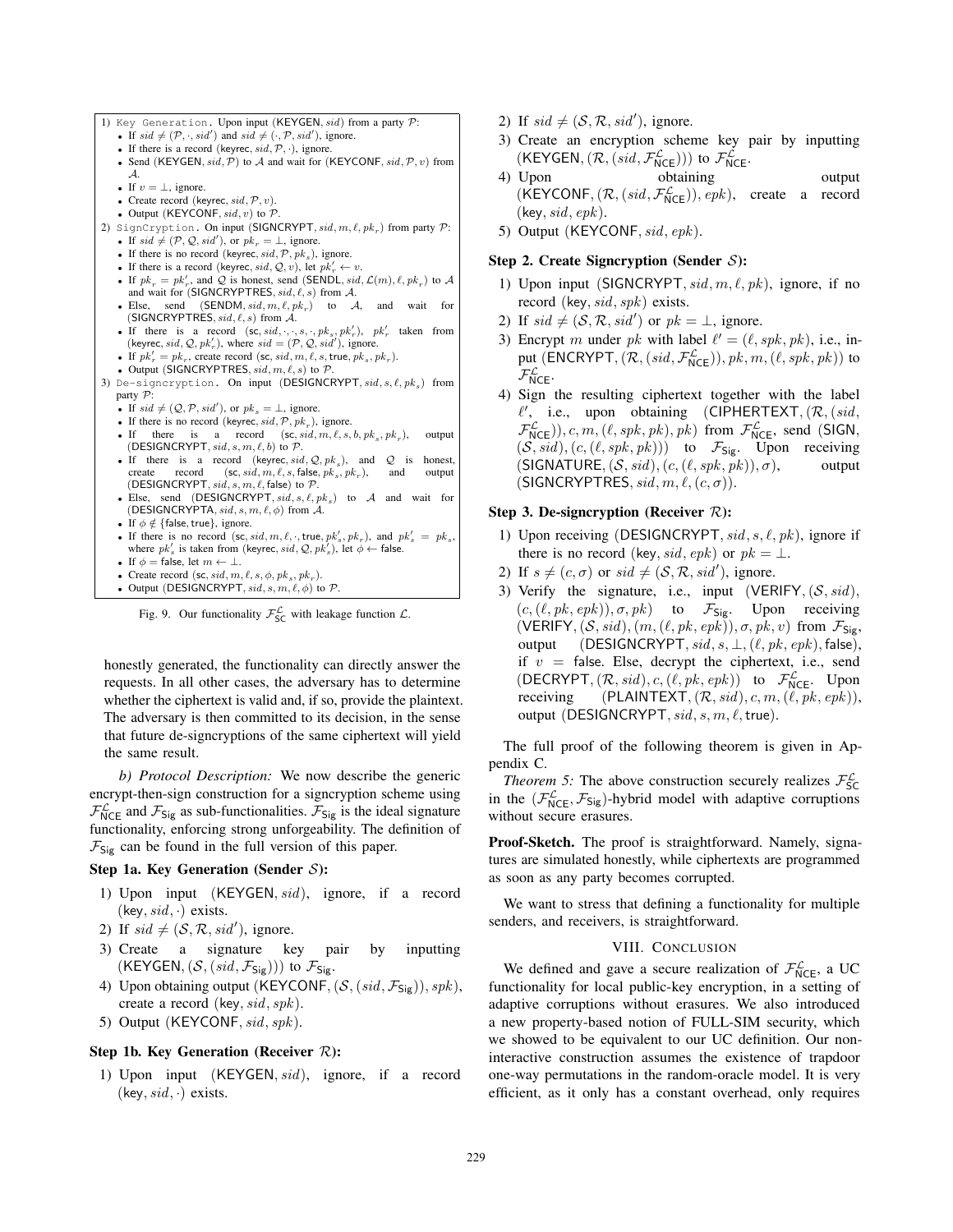one evaluation of a trapdoor permutation, and a handful of hash evaluations. Due to Nielsen's impossibility result for round-optimal adaptively secure secure message transmission, a standard model instantiation of our primitive is also impossible.

Still, we believe that our functionality  $\mathcal{F}_{NCE}^{\mathcal{L}}$  and its instantiation can be a very useful building block for other UC-secure protocols, which until now had to provide direct constructions tailored to one specific application scenario. As an example, we showed how  $\mathcal{F}_{NCE}^{\mathcal{L}}$  can be used to model and realize the signcryption functionality  $\mathcal{F}_{\mathsf{SC}}^{\mathcal{L}}$  in the presence of adaptive adversaries without erasures.

#### IX. ACKNOWLEDGEMENTS

The authors were supported by the European Research Council under grant agreement number 321310 (PERCY).

#### **REFERENCES**

- [1] An, J.H., Dodis, Y., Rabin, T.: On the security of joint signature and encryption. In: Eurocrypt. pp. 83–107 (2002)
- Beaver, D.: Plug and play encryption. In: Crypto. pp. 75-89 (1997)
- [3] Beaver, D., Haber, S.: Cryptographic protocols provably secure against dynamic adversaries. In: Eurocrypt. pp. 307–323 (1992)
- [4] Bellare, M., Dowsley, R., Waters, B., Yilek, S.: Standard security does not imply security against selective-opening. In: Eurocrypt. pp. 645–662 (2012)
- [5] Bellare, M., Rogaway, P.: Random oracles are practical: A paradigm for designing efficient protocols. In: CCS. pp. 62–73 (1993)
- [6] Bellare, M., Rogaway, P.: Optimal asymmetric encryption. In: Eurocrypt. pp. 92–111 (1994)
- [7] Böhl, F., Hofheinz, D., Kraschewski, D.: On definitions of selective opening security. In: PKC. pp. 522–539 (2012)
- [8] Boldyreva, A., Fischlin, M.: Analysis of random oracle instantiation scenarios for OAEP and other practical schemes. In: CRYPTO. pp. 412–429 (2005)
- [9] Camenisch, J., Enderlein, R.R., Krenn, S., Küsters, R., Rausch, D.: Universal composition with responsive environments. ePrint 34 (2016)
- [10] Camenisch, J., Enderlein, R.R., Neven, G.: Two-server passwordauthenticated secret sharing uc-secure against transient corruptions. In: PKC. pp. 283–307 (2015)
- [11] Camenisch, J., Lehmann, A., Neven, G., Samelin, K.: Virtual smart cards: How to sign with a password and a server. In: SCN. pp. 353–371 (2016)
- [12] Camenisch, J., Shoup, V.: Practical verifiable encryption and decryption of discrete logarithms. In: Crypto. pp. 126–144 (2003)
- [13] Canetti, R.: Universally composable security: A new paradigm for cryptographic protocols. ePrint 67 (2000)
- [14] Canetti, R., Feige, U., Goldreich, O., Naor, M.: Adaptively secure multiparty computation. In: STOC. pp. 639–648 (1996)
- [15] Canetti, R., Goldreich, O., Halevi, S.: The random oracle methodology, revisited. J. ACM 51(4), 557–594 (2004)
- [16] Canetti, R., Halevi, S., Katz, J.: Adaptively-secure, non-interactive publickey encryption. In: TCC. pp. 150–168 (2005)
- [17] Canetti, R., Herzog, J.: Universally composable symbolic analysis of mutual authentication and key-exchange protocols. In: TCC. pp. 380–403 (2006)
- [18] Canetti, R., Jain, A., Scafuro, A.: Practical UC security with a global random oracle. In: CCS. pp. 597–608 (2014)
- [19] Canetti, R., Krawczyk, H., Nielsen, J.B.: Relaxing chosen-ciphertext security. In: CRYPTO. pp. 565–582 (2003)
- [20] Choi, S.G., Dachman-Soled, D., Malkin, T., Wee, H.: Improved noncommitting encryption with applications to adaptively secure protocols. In: Asiacrypt. pp. 287–302 (2009)
- [21] Damgård, I., Nielsen, J.B.: Improved non-committing encryption schemes based on a general complexity assumption. In: Crypto. pp. 432–450 (2000)
- [22] Dwork, C., Naor, M., Reingold, O., Stockmeyer, L.J.: Magic functions. In: FOCS. pp. 523–534 (1999)
- [23] Fehr, S., Hofheinz, D., Kiltz, E., Wee, H.: Encryption schemes secure against chosen-ciphertext selective opening attacks. In: Eurocrypt. pp. 381–402 (2010)
- [24] Fuchsbauer, G., Heuer, F., Kiltz, E., Pietrzak, K.: Standard security does imply security against selective opening for markov distributions. In: TCC-1. pp. 282–305 (2016-A)
- [25] Garay, J.A., Wichs, D., Zhou, H.: Somewhat non-committing encryption and efficient adaptively secure oblivious transfer. In: Crypto. pp. 505–523 (2009)
- [26] Gjøsteen, K., Kråkmo, L.: Universally composable signcryption. In: EuroPKI. pp. 346–353 (2007)
- [27] Goldwasser, S., Kalai, Y.T.: On the (in)security of the fiat-shamir paradigm. In: FOCS. pp. 102–113 (2003)
- [28] Hazay, C., Lindell, Y., Patra, A.: Adaptively secure computation with partial erasures. In: PODC. pp. 291–300 (2015)
- [29] Hazay, C., Patra, A.: Efficient one-sided adaptively secure computation. J. Cryptology 30(1), 321–371 (2017)
- [30] Hazay, C., Patra, A., Warinschi, B.: Selective opening security for receivers. ePrint 860 (2015)
- [31] Hemenway, B., Ostrovsky, R., Richelson, S., Rosen, A.: Adaptive security with quasi-optimal rate. In: TCC-A I. pp. 525–541 (2016)
- [32] Hemenway, B., Ostrovsky, R., Rosen, A.: Non-committing encryption from Φ-hiding. In: TCC. pp. 591–608 (2015)
- [33] Heuer, F., Poettering, B.: Selective opening security from simulatable data encapsulation. IACR Cryptology ePrint Archive 2016, 845 (2016)
- [34] Hofheinz, D.: Possibility and impossibility results for selective decommitments. J. Cr. 24(3), 470–516 (2011)
- [35] Hofheinz, D., Jager, T., Rupp, A.: Public-key encryption with simulationbased selective-opening security and compact ciphertexts. ePrint 180 (2016)
- [36] Hofheinz, D., Rao, V., Wichs, D.: Standard security does not imply indistinguishability under selective opening. ePrint 792 (2015)
- Hofheinz, D., Rupp, A.: Standard versus selective opening security: Separation and equivalence results. In: TCC. pp. 591–615 (2014)
- [38] Jarecki, S., Lysyanskaya, A.: Adaptively secure threshold cryptography: Introducing concurrency, removing erasures. In: Eurocrypt. pp. 221–242 (2000)
- [39] Küsters, R., Tuengerthal, M.: Joint state theorems for public-key encryption and digital signature functionalities with local computation. In: CSF. pp. 270–284 (2008)
- [40] Küsters, R., Tuengerthal, M.: Universally composable symmetric encryption. In: CSF. pp. 293–307 (2009)
- [41] Küsters, R., Tuengerthal, M.: Ideal key derivation and encryption in simulation-based security. In: CT-RSA. pp. 161–179 (2011)
- [42] Lei, F., Chen, W., Chen, K.: A non-committing encryption scheme based on quadratic residue. In: ISCIS. pp. 972–980 (2006)
- [43] Naor, M., Yung, M.: Public-key cryptosystems provably secure against chosen ciphertext attacks. In: STOC. pp. 427–437 (1990)
- [44] Nielsen, J.B.: Non-committing encryption is too easy in the random oracle model. Tech. rep., BRICS (2001)
- [45] Nielsen, J.B.: Separating random oracle proofs from complexity theoretic proofs: The non-committing encryption case. In: Crypto. pp. 111–126 (2002)
- [46] Paillier, P.: Public-key cryptosystems based on composite degree residuosity classes. In: EUROCRYPT. pp. 223–238 (1999)
- [47] Paillier, P., Vergnaud, D.: Discrete-log-based signatures may not be equivalent to discrete log. In: ASIACRYPT. pp. 1–20 (2005)
- [48] Schnorr, C.: Efficient signature generation by smart cards. J. Cryptology 4(3), 161–174 (1991)
- [49] Shoup, V., Gennaro, R.: Securing threshold cryptosystems against chosen ciphertext attack. J. Cryptology 15(2), 75–96 (2002)
- [50] Zheng, Y.: Digital signcryption or how to achieve cost(signature & encryption)  $<<$  cost(signature) + cost(encryption). In: Crypto. pp. 165– 179 (1997)
- [51] Zhu, H., Bao, F.: Error-free, multi-bit non-committing encryption with constant round complexity. In: Inscrypt. pp. 52–61 (2010)

## APPENDIX A

#### NIELSEN'S CONSTRUCTIONS

The construction of the underlying encryption scheme by Nielsen looks very similar to ours, but without labels and without  $c_{(3)}$ . We omit the message and party IDs to focus on the construction itself, which essentially the IND-CPA-secure Bellare-Rogaway encryption-scheme [5].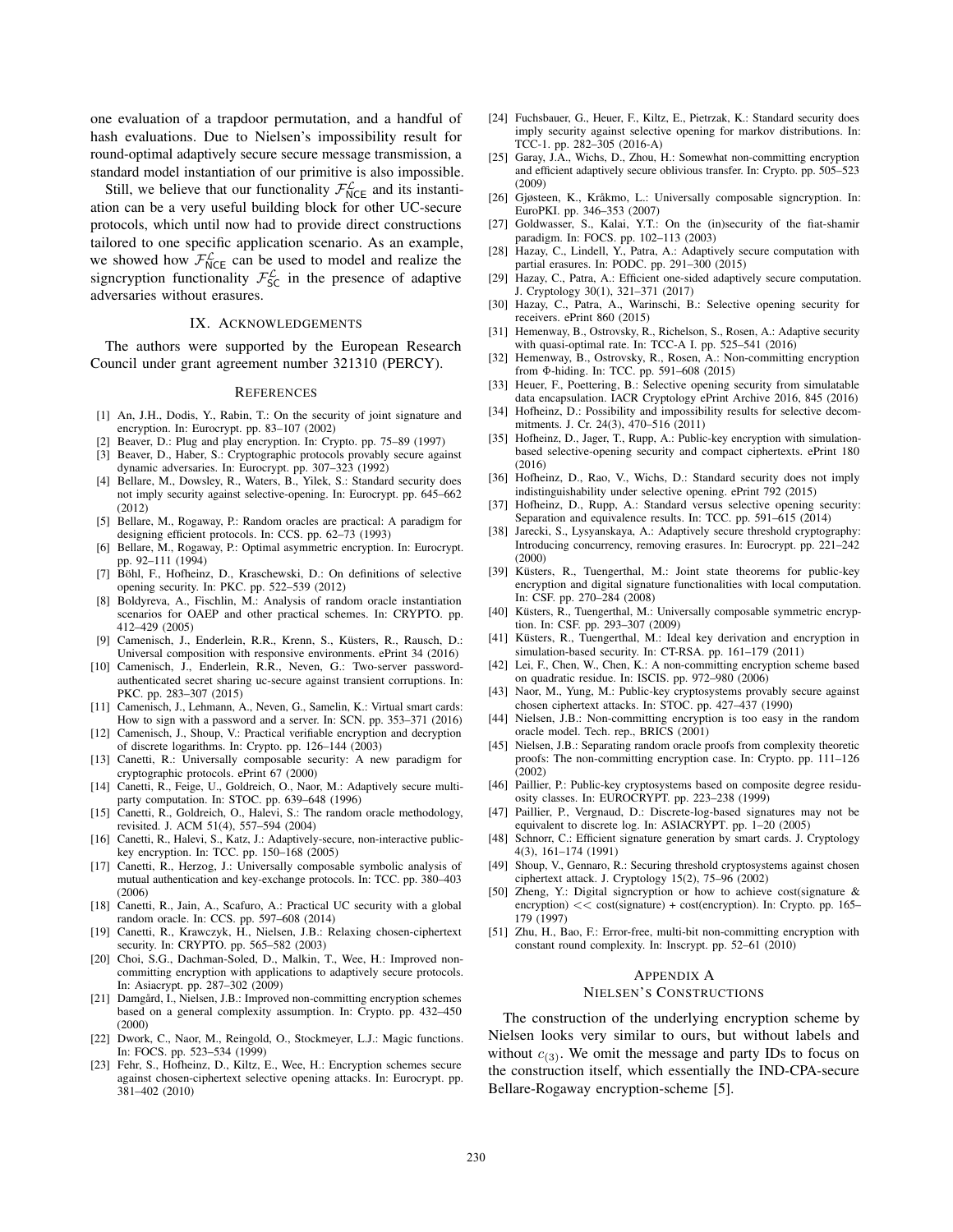1) Send. Upon input (SEND,  $mid, j, m$ ) of party  $P_i$  do: • Deliver (RECEIVE,  $mid, i, m$ ) to  $P_j$ , and send (RECEIVE,  $mid, i, \mathcal{L}(m)$ ) to A.

|  |  |  |  |  | Fig. 10. Secure Message Transmission functionality [44]. |  |
|--|--|--|--|--|----------------------------------------------------------|--|
|--|--|--|--|--|----------------------------------------------------------|--|

- KGen( $1^{\tau}$ ) : Generate a random trapdoor one-way permutation, i.e.,  $(f, f^{-1}, \Sigma) \stackrel{\cdot}{\leftarrow} \textsf{TOP.Gen}(1^{\tau})$ . Set  $\mathcal{M} = \{0, 1\}^{\tau}$ . Output the public key  $epk = (f, \Sigma)$ , and  $esk = f^{-1}$ as the secret key.
- $\mathsf{Enc}(\mathit{epk}, m)$ : Draw  $x \stackrel{r}{\leftarrow} \mathsf{TDP}.\mathsf{Sample}_{\Sigma}(1^{\tau})$  ( $\Sigma$  is given by epk), and compute  $c_{(1)} \leftarrow \text{TDP}.f(x)$ , and  $c_2 \leftarrow \mathcal{H}(x) \oplus$ m. Output the ciphertext  $c \leftarrow (c_{(1)}, c_{(2)})$ .
- $Dec(esk, c)$ : Parse c as  $(c_{(1)}, c_{(2)})$ . Compute  $x'$ TDP.  $f^{-1}(c_{(1)})$ , and  $m' \leftarrow \mathcal{H}(x') \oplus c_{(2)}$ . Output  $m'$ .

#### *A. Nielsen's Secure Message Transfer*

As usual,  $\mathcal L$  returns the length of a message  $m$ . Depicted in Figure 10 is the plain definition given by Nielsen [44].

#### APPENDIX B

#### PROOF OF PROPOSITIONS 1-5

#### *A. Proof of Proposition 1*

**Proof.** Assume there is an adversary  $A$  which can guess whether it is run in RECV-SIM-real, or RECV-SIM-ideal resp., with a probability non-negligibly better than  $\frac{1}{2}$ . We can then construct an adversary  $\beta$  which uses  $\mathcal A$  internally to distinguish between FULL-SIM-real and FULL-SIM-ideal with the same probability.

 $\beta$  proceeds as follows. It receives epk from its own challenger. It then initializes  $A$  with  $epk$ . Then, for every query s to  $H$  from  $A$ ,  $B$  forwards the query to its own oracle  $H$ , and returns the result unmodified to A. Likewise, for every query  $(m, \ell)$  to Enc, B asks the encryption oracle provided by its own challenger. Again, the answer is passed to  $A$  unmodified. Finally, every query  $(c, \ell)$  to the decryption is also honestly answered using the decryption oracle provided to  $B$ . Eventually, A returns state<sub>A</sub>. B saves state<sub>A</sub>. B then asks its own oracle GetSK() to receive  $r_{\text{key}}$ . B then generates the corresponding secret key of epk by letting  $(epk', esk) \overset{r}{\leftarrow} KGen(1^{\tau}; r_{key})$ . B then continues simulating A with input  $(esk, state_A)$ . The random oracle queries made by  $A$  are answered as before. Finally, A will return its guess  $b^*$ . B uses  $b^*$  as its own guess. Clearly,  $\mathcal{B}$ 's advantage is the same as  $\mathcal{A}$ 's, as  $\mathcal{B}$  can perfectly simulate  $A$ 's environment.  $\Box$ 

### *B. Proof of Proposition 2*

**Proof.** Let  $A$  be an adversary, together with a distinguisher D, which together guess in which RSIM-SO-experiment it is run in with a probability non-negligibly better than  $\frac{1}{2}$ . We can then construct an adversary  $\beta$  which can distinguish between FULL-SIM-real and FULL-SIM-ideal with a non-negligible probability.

We prove this statement by a series of hybrids. Let  $Exp_0$ be RSIM-SO-ideal, while  $Exp<sub>n</sub>$  is the experiment RSIM-SOreal. Also, define  $Exp_i$  such that the first i public keys are simulated, while the remaining  $n - i$  are honestly generated.

Further assume towards contradiction that there is an adversary A that can distinguish between  $Exp_i$ , and  $Exp_{i+1}$  for some index  $i$ . We can then construct an adversary  $\beta$  which can break our FULL-SIM-security definition. In particular,  $\beta$  proceeds as follows. It receives  $epk$  from its own challenger. It then embeds  $epk$  as  $epk_{i+1}$ , and leaves the other  $epks$  untouched, and gives the complete public key vector to  $A$ . Algorithm  $B$  then samples the message vector **m** according to the received distribution Dist. It generates each  $c_j$ ,  $j \neq i$  according to the current experiment, but asks its own challenger to receive the ciphertext  $c_i$ . The ciphertext vector **c** is then given to A. Eventually, A returns  $I$ , and  $B$  then receives all the randomness used to create the corresponding secret keys, and the messages  $m<sub>\mathcal{I}</sub>$ , which it provides to  $A$ . Finally,  $A$  outputs output, which  $B$ , together with  $m$ , and  $\mathcal I$  to  $D$ . Whatever  $D$  then outputs, is then also output by  $\beta$ . Clearly, the probability that  $\beta$  can successfully distinguish between FULL-SIM-real, and FULL-SIM-ideal is thus non-negligible. - $\Box$ 

#### *C. Proof of Proposition 3*

**Proof.** Assume we have a distinguisher  $D$  with some arbitrary, but fixed adversary  $A$  which together can decide whether they run in SSIM-SO-real or SSIM-SO-ideal with a probability non-negligibly better than  $\frac{1}{2}$ . We can then construct an adversary B which distinguishes between FULL-SIM-real and FULL-SIM-ideal with the same probability.

In the first step, the random oracle is rewired to  $B$ 's own random oracle.  $\beta$  then receives the challenge public key  $epk$ .  $epk$  is simply passed to  $A$  to initialize the adversary.  $B$  receives Dist and state<sub>1</sub> from A. B then samples the message vector **m** according to the received Dist. Each  $m_i$  is then sent to  $\mathcal{B}$ 's own encryption oracle to receive each ciphertext  $c_i$ . Let **c** denote the complete vector of the ciphertexts. A is then given state<sub>1</sub> and **c**. Eventually, A outputs (*I*, state<sub>2</sub>). For each  $i \in \mathcal{I}$ ,  $\beta$  then queries its own oracle Rand( $\cdot$ ) with  $c_i$  to receive each  $r_i$ . Let the vector of all received  $r_i$  be **r**. A is then given  $(\mathbf{r}, \mathbf{m}_I, \mathbf{state}_2)$ . Finally, A returns output. D is given  $(m, Dist, \mathcal{I}, output)$ . Whatever D outputs, is also output by  $\mathcal{B}.$ Clearly, as we can perfectly simulate the environment of  $A$ and D, B success probability equals the one of A with D.  $\Box$ 

#### *D. Proof of Proposition 4*

Proof. For the first direction, note that there are constructions in the standard model, i.e., under the DCR-Assumption, for IND-NCER security [16], but none for FULL-SIM security, as proven before. Thus, IND-NCER security does not imply FULL-SIM security.

For the other direction, we show that there is a FULL-SIMsecure construction, which is not IND-NCER-secure. Namely, we already know that our construction is FULL-SIM-secure,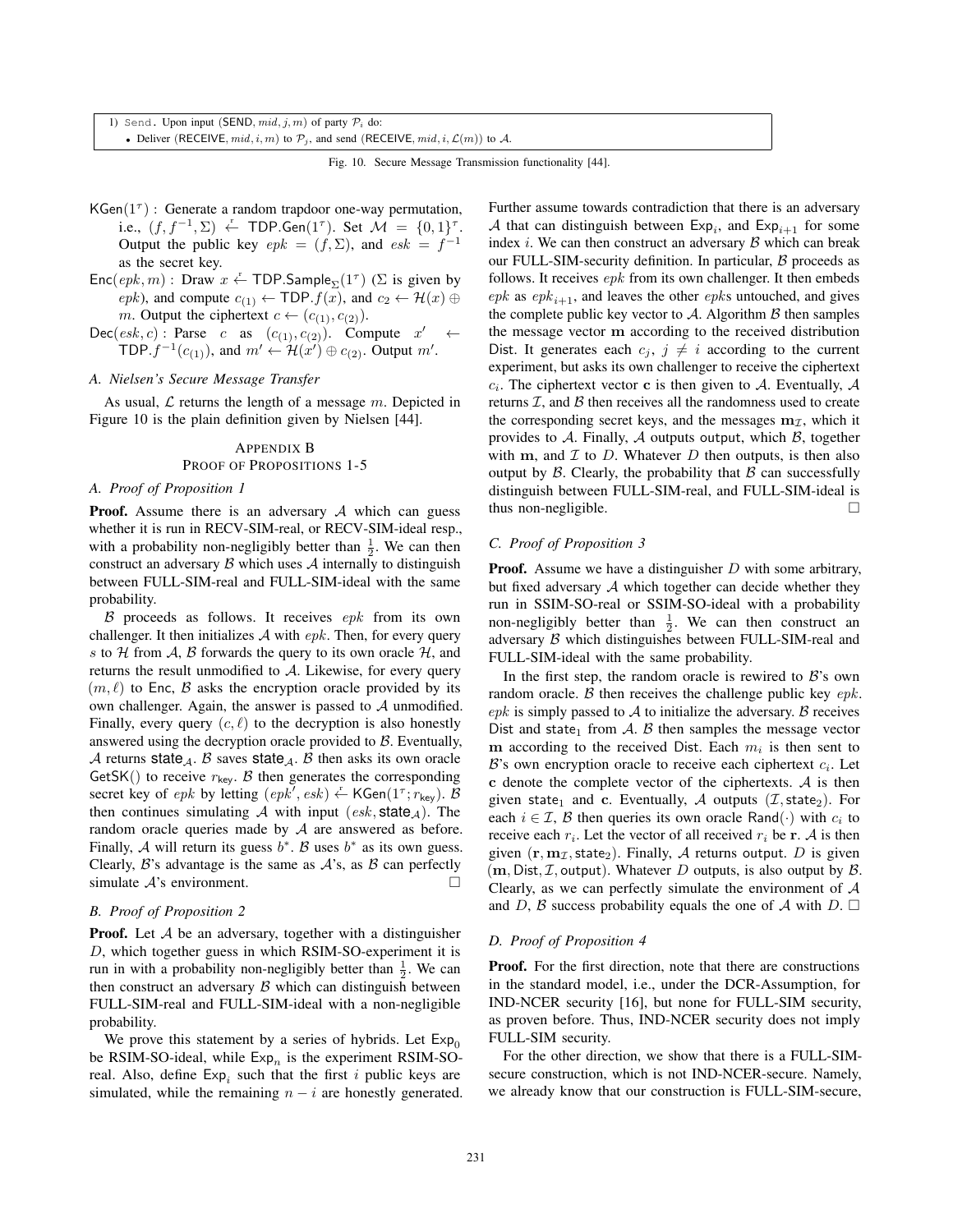if TDPs exist in the random oracle model. We now show that our construction is not IND-NCER-secure.

Let Open, and Enc<sup>∗</sup> be arbitrarily defined, while the remaining algorithms are defined as in our construction. In particular, A draws a random message  $m \leftarrow \{0, 1\}^{\tau}$ . Then, the challenger (Note, Open and Enc<sup>∗</sup> are public, i.e., there is no random-oracle programming possible) needs to return a ciphertext  $c$ , which correctly decrypts to  $m$ , i.e., at least  $c_3 = \mathcal{H}(x, k, m, \ell)$  must hold. The probability that Enc<sup>\*</sup> guesses the messages correctly upfront (and therefore the correct output) is negligible, i.e., at most  $q_h/2^{\tau}$ , where  $q_h$ is the number of random oracle queries. The other case is similar, i.e., that  $c_3$  was drawn randomly, and one hopes that the unique random oracle query  $(x, k, m, \ell)$  (Note, k,  $\ell$ , and x are fixed), makes the ciphertext valid. Clearly, this is negligible as well. Thus, the probability that Open returns randomness for the secret key such that the ciphertext returned decrypts correctly is negligible  $(1/2^{\tau})$ , regardless of the choice of Open, and Enc<sup>∗</sup>. It thus follows that the probability that this happens is equal/less than  $(q_h + 1)/2^{\tau}$ , which is negligible.  $\Box$ 

## *E. Proof of Proposition 5*

Proof. The idea of the proof is as follows. If there exists is a perfectly-binding (bit-)commitment-scheme, then RECV-SIM-Security does not imply FULL-SIM-Security. With perfectlybinding we mean that even a computationally unbounded adversary can find only one way to open a given commitment  $c$  w.r.t. to the (even adversarially chosen) public parameters  $pp$ . Refer to the full version of this paper for additional information.

Let NCE be any FULL-SIM-secure encryption, and COMMIT be a perfectly-binding commitment-scheme as defined before. We now construct  $NCE'$  as follows, such that is only RECV-SIM-secure, but not FULL-SIM-secure.

- NCE'.KGen(1<sup> $τ$ </sup>) : Generate (epk, esk) ← NCE.KGen(1<sup> $τ$ </sup>). Return (epk, esk).
- $NCE'.Enc(epk, m, \ell):$  Generate  $pp \leftarrow \text{COMMIT.PPGen}(1^{\tau}).$ Then, for each bit  $b_i \in m$ , let  $(c_i, r_i) \in \mathbb{R}$ COMMIT.Commit $(pp, b_i)$ . Set  $\ell' \leftarrow (\ell, pp, (c_1, c_2, \ldots, c_n))$  $(c_{|m|}))$ . Let  $c \leftarrow \text{NCE}$ . Enc $(epk, m, \ell')$ , and return  $(c, pp, \ell')$  $(c_1, c_2, \ldots, c_{|m|})$ ).
- $NCE'.Dec(esk, c, \ell)$ : Parse c as  $(c, pp, (c_1, c_2, \ldots, c_n))$  $(c_{|m|})$ ). Let  $\ell' \leftarrow (\ell, pp, (c_1, c_2, \ldots, c_{|m|}))$  Return  $NCE\_Dec(esk, c, \ell').$

It is obvious that the construction is still RECV-SIM-secure by the following argument. If the commitment scheme used is computationally hiding, the ciphertext  $c$  is indistinguishable from an encryption using any other message  $m'$  of the same length, as the randomnesses used to generate the commitments are never given to the adversary attacking the scheme. Thus, the simulator can choose a random message of the same length.

However, the scheme NCE' cannot be FULL-SIM-secure, as the probability that any simulator  $SIM_{NCE}$  guesses the correct message is negligible, as the commitment-scheme is perfectly binding, i.e., no simulator can equivocate the commitments. For any other (meaningful) definition of the leakage oracle  $\mathcal{L}$ , similar arguments exist.  $\Box$ 

## APPENDIX C PROOF OF THEOREM 5

**Proof.** Given a  $(\mathcal{F}_{NCE}^{\mathcal{L}}, \mathcal{F}_{Sig})$ -hybrid-model adversary A, we construct a simulator SIM so that no environment can distinguish running with A and the real protocol in the  $(\mathcal{F}_{NCE}^{\mathcal{L}}, \mathcal{F}_{Sig})$ hybrid world from running with SIM and  $\mathcal{F}_{SC}^{\mathcal{L}}$  in the ideal world. Note that, apart from interacting correctly with  $\mathcal{F}_{SC}^{\mathcal{L}}$ , the simulator must also play the role of the subfunctionalities  $\mathcal{F}_{NCE}^{\mathcal{L}}$  and  $\mathcal{F}_{Sig}$  to A when they are called by corrupt parties. The simulator SIM proceeds as follows:

- Key Generation (Sender). Upon receiving (KEYGEN, sid, S) from  $\mathcal{F}_{SC}^{\mathcal{L}}$ , send<br>wait  $(KEYGEN, (\mathcal{S}, (sid, \mathcal{F}_{Sig}))))$  to  $\mathcal{A}$  and for  $(KEYCONF, (S, (sid, \mathcal{F}_{Sig}))), spk)$  from A. Create a record (keyrec,  $sid, S, sph$ ) and send (KEYCONF, sid, S, spk) to  $\mathcal{F}_{\mathsf{SC}}^{\mathcal{L}}$ .
- Key Generation (Receiver). Upon receiving  $(KEYGEN, sid, R)$  from  $\mathcal{F}_{SC}^{\mathcal{L}}$ ,  $\frac{L}{\text{SC}}$ , send<br>and wait  $(KEYGEN, (\mathcal{R}, (sid, \mathcal{F}_{NCE}^{\mathcal{L}})))$  to A and wait for  $(KEYCONF, (\mathcal{R}, (sid, \mathcal{F}_{NCE}^{\mathcal{L}}))), epk)$  from A. Create a record (keyrec, sid, R, epk) and send (KEYCONF, sid,  $\mathcal{R}$ , epk) to  $\mathcal{F}_{\mathsf{SC}}^{\mathcal{L}}$ .
- **Encryption.** Upon receiving  $(ENCRYPT, sid', epk', m, \ell)$ from A, SIM executes the real code of  $\mathcal{F}_{NCE}^{\mathcal{L}}$ , asking  $A$  to provide a ciphertext  $c$ , creating an encryption record (encryptionrec, sid, epk',  $m, \ell, c$ ), and returning  $(CIPHERTEXT, sid, c, m, \ell, epk').$
- **Decryption.** Upon receiving (DECRYPT,  $sid', c, \ell$ ) from A in name of the corrupt receiver  $R$ , SIM executes the real code of  $\mathcal{F}_{NCE}^{\mathcal{L}}$ , asking A for a plaintext m if necessary, creating a decryption record (decryptionrec,  $sid, m, \ell, c$ ), and returning (PLAINTEXT,  $sid, c, m, \ell$ ).
- **Signing.** Upon receiving  $(SIGN, sid', m)$  from A in name of the corrupt sender  $S$ , SIM executes the real code of  $\mathcal{F}_{Sig}$ , asking A for a signature  $\sigma$ , creating a signing record (signature,  $sid, m, \sigma, spk$ , true), and returning (SIGNATURE,  $sid, m, \sigma$ ).
- Verification. Upon receiving (VERIFY,  $sid', m, \sigma, spk'$ ) from A, SIM executes the real code of  $\mathcal{F}_{\mathsf{Sig}}$ , asking A for a verification outcome  $\phi$  if necessary, creating signature record (signature,  $sid', m, \cdot, spk', \text{true}$ ) or (signature,  $sid', m, \sigma,$ spk',  $\phi$ ), and returning (VERIFY, sid', m,  $\sigma$ , spk',  $\phi$ ).
- **Signcryption.** When  $S$  and  $R$  are both honest and  $pk_r = epk$ , SIM is notified by  $\mathcal{F}_{SC}^{\mathcal{L}}$  by receiving (SENDL, sid,  $\mathcal{L}(m)$ ,  $\ell$ ,  $pk<sub>r</sub>$ ). The simulator doesn't know the message  $m$ , but obtains a ciphertext by sending (ENCRYPTL,  $(side, \mathcal{F}_{NCE}^{\mathcal{L}}), epk, \mathcal{L}(m), (\ell, spk, epk))$ to A and waiting for  $(\overline{\text{CIPHERTEXT}}, (sid, \mathcal{F}_{\text{NCE}}^{\mathcal{L}}), c)$ from A. It then creates an incomplete encryption record (encryptionrec, sid, epk,  $\bot$ ,  $(\ell, spk, epk)$ , c), indicating that it doesn't know the corresponding message m. It then obtains a signature  $\sigma$  for  $(c, \ell)$  using the procedure for signing simulation above and sends (SIGNCRYPTRES, sid,  $(\ell, spk, epk), s = (c, s)$ ) back to  $\mathcal{F}^{\mathcal{L}}_{\mathsf{SC}}$ .